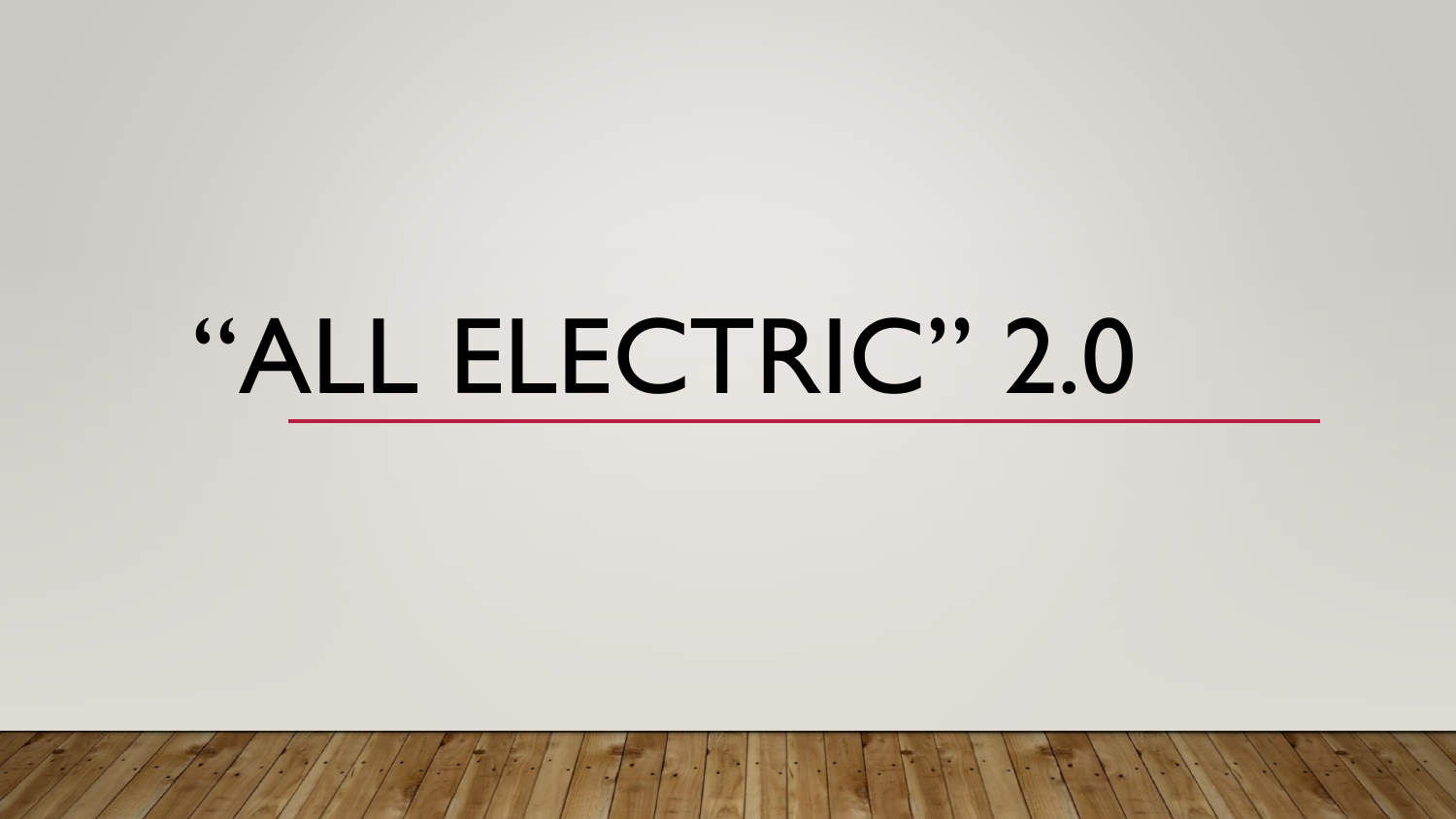# ALL ELECTRIC 1.0

• In the 1950-1970s, there was a marketing push for "All Electric" homes. It was presented as the "home of the future" and clean, comfortable, and safe.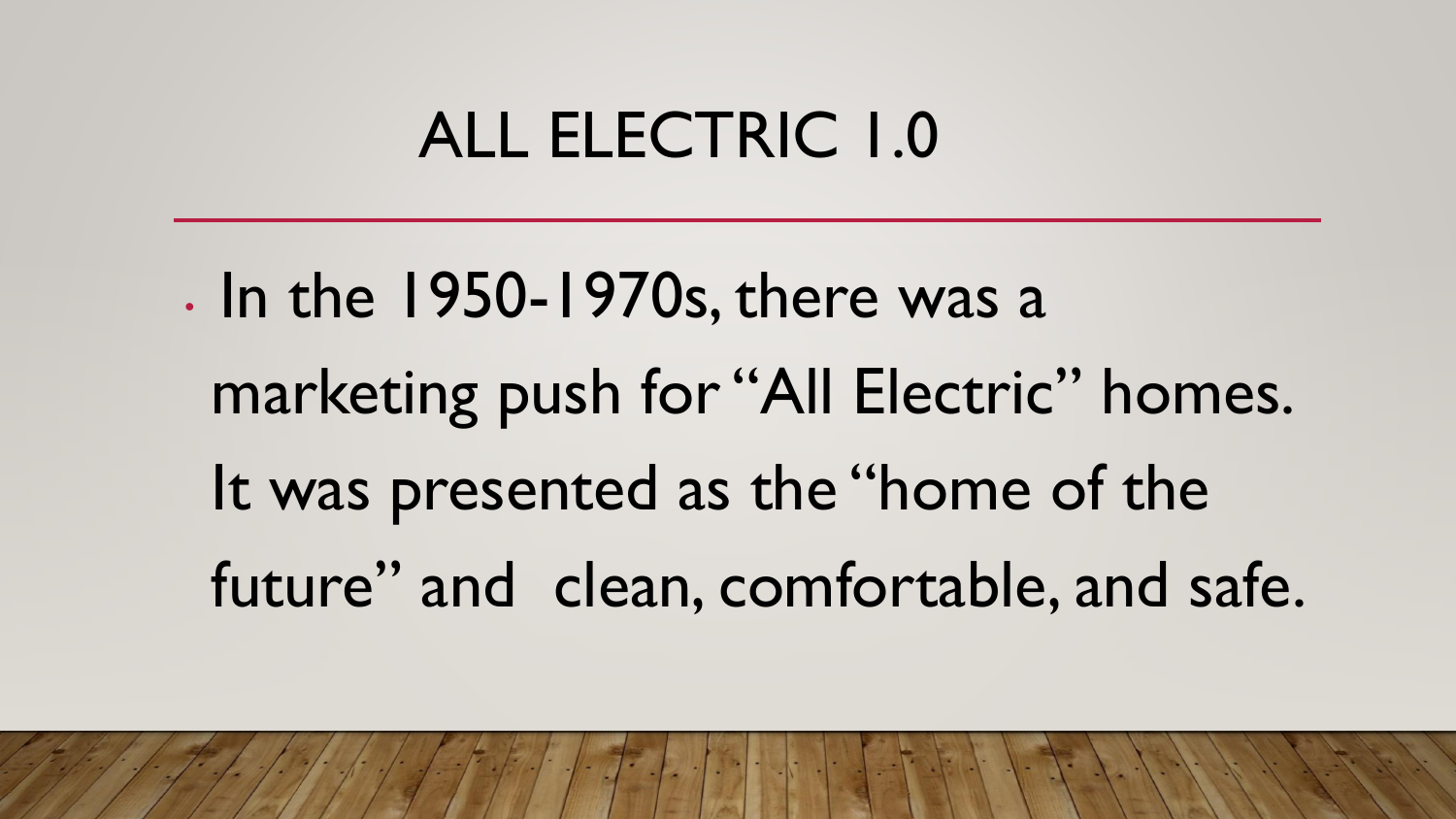

**ELECTRIC APPLIANCES.** Mrs. Stanley Johnson, Arlington Heights, Ill.: "I just love our Medallion home – especially the kitchen. All these electric appliances that came with it – like this wall oven – sure make my job much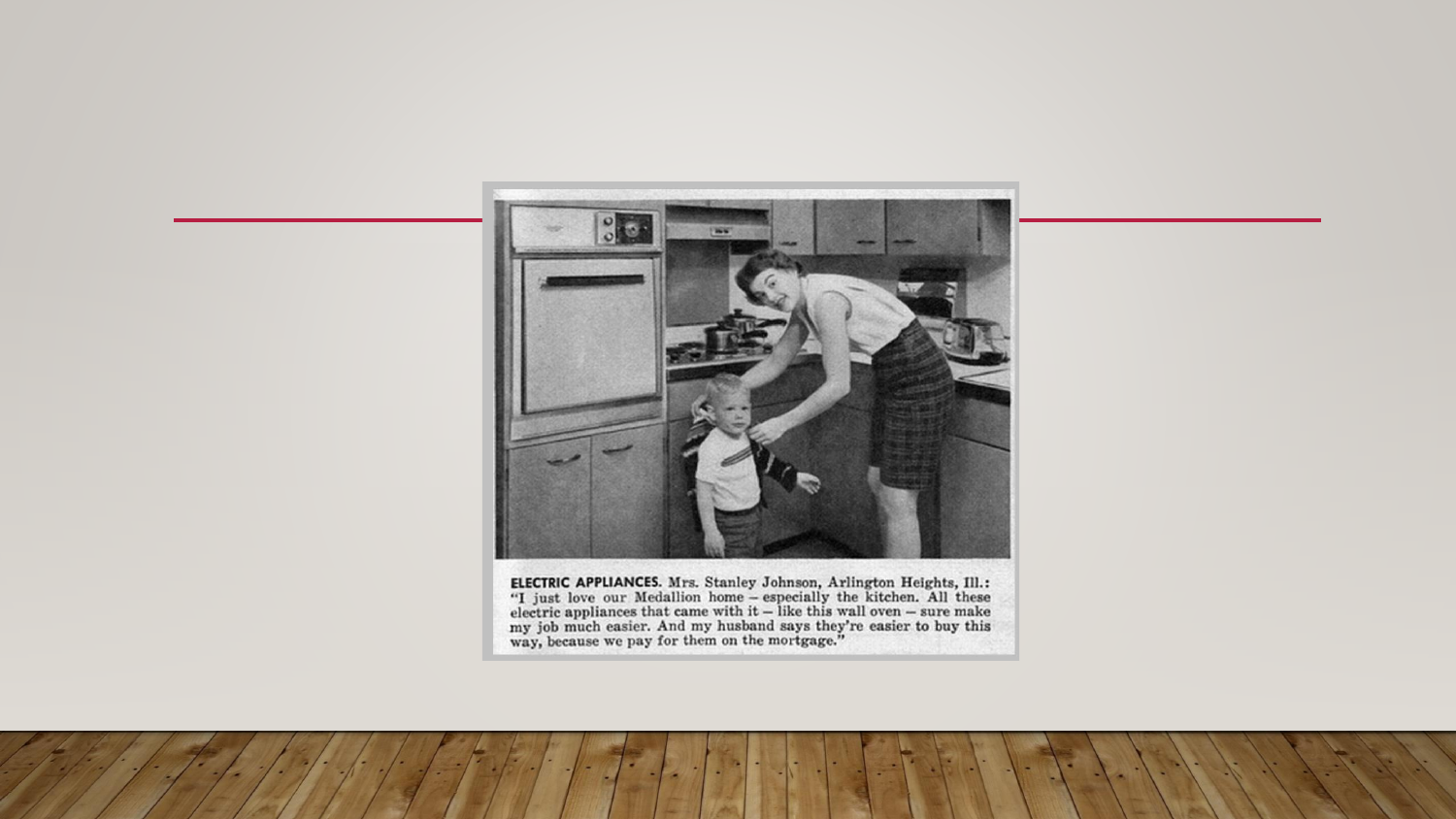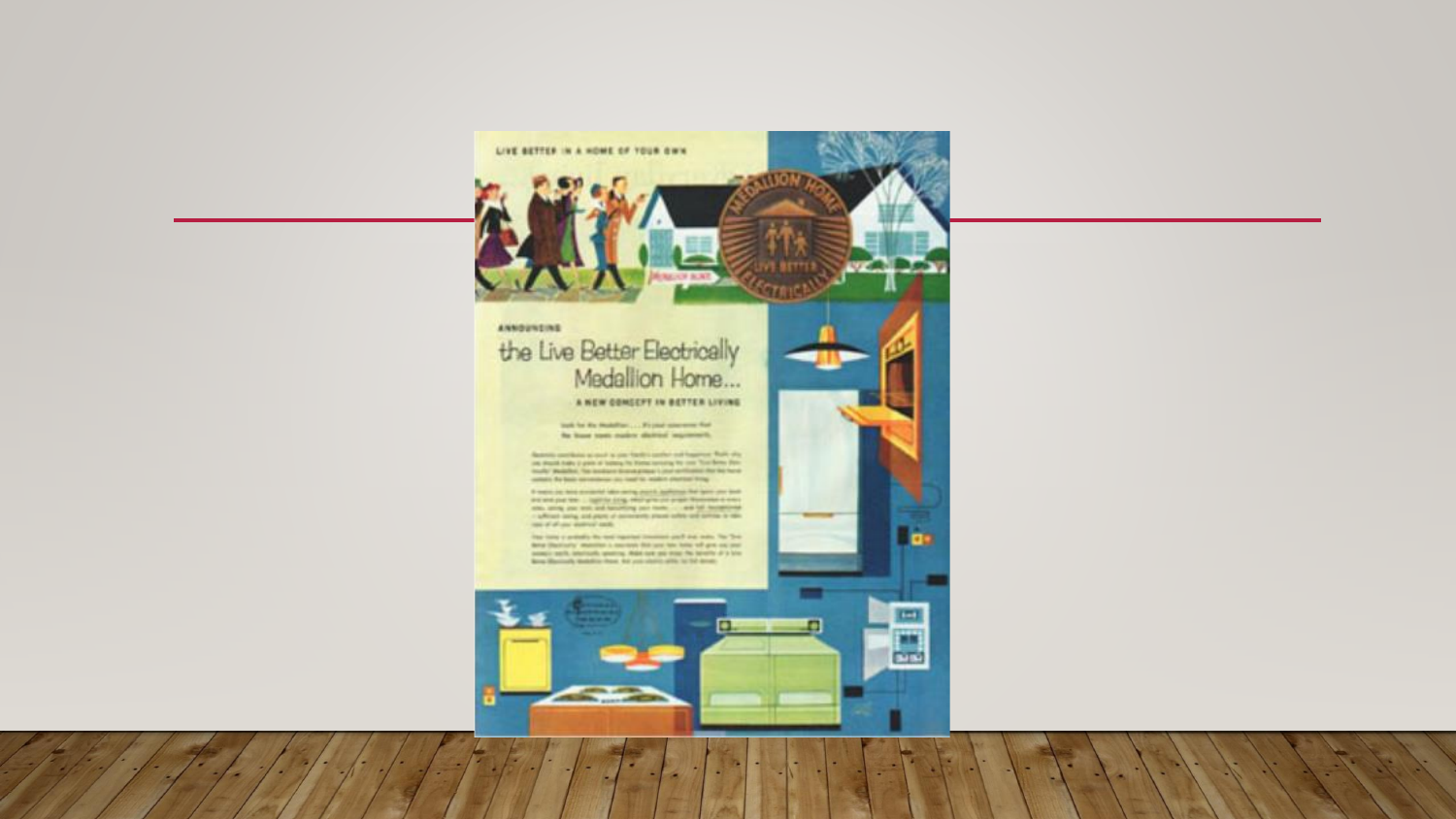•In October 1957, LBE launched the "Medallion Homes" campaign, which sought to sell 20,000 all-electric homes nationwide by 1958, 100,000 by 1960 and 970,000 by 1970.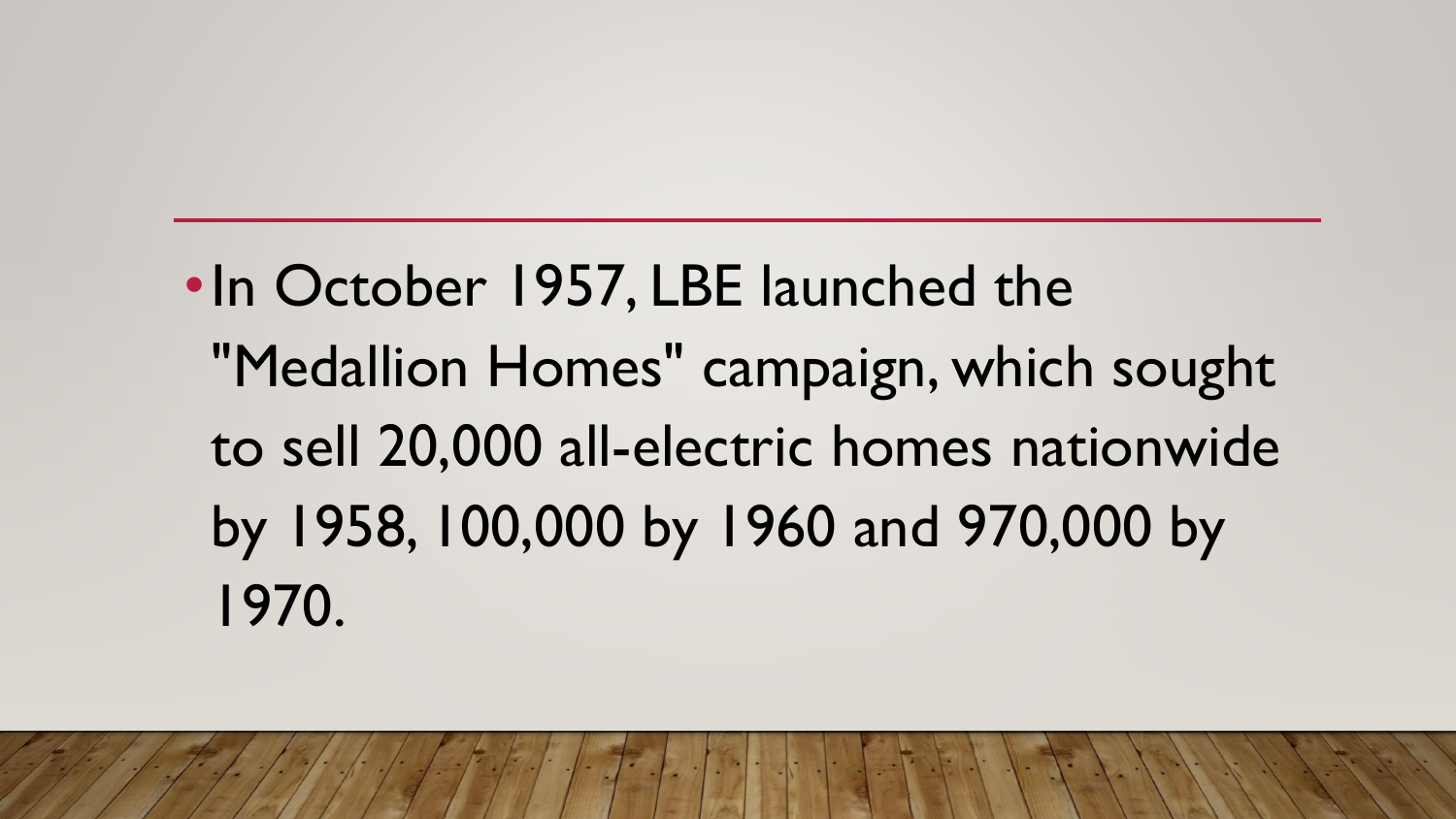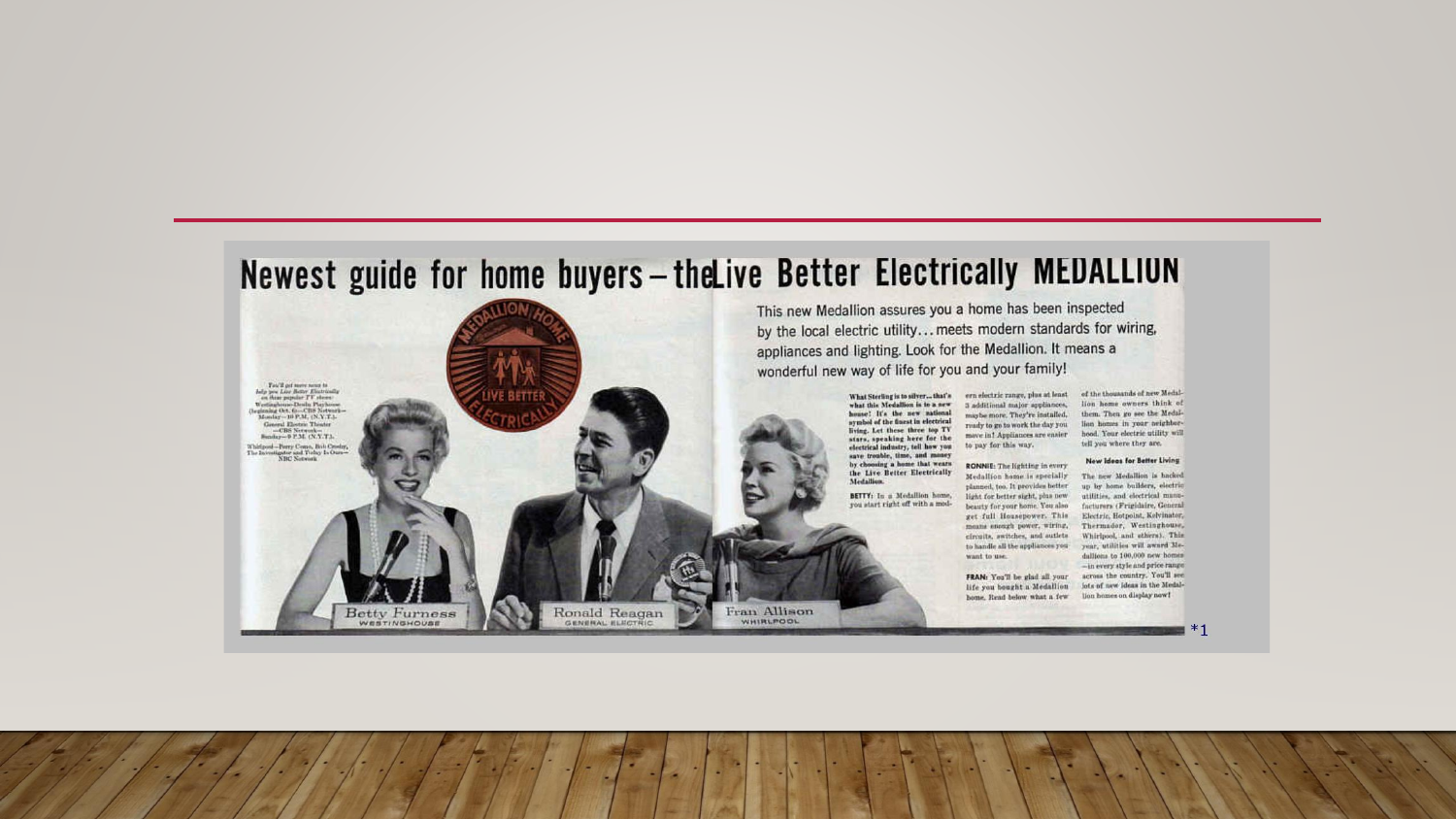• These homes were a big improvement over previous homes with coal, or oil heating systems. They were insulated to higher standards, and as a result, were much more comfortable.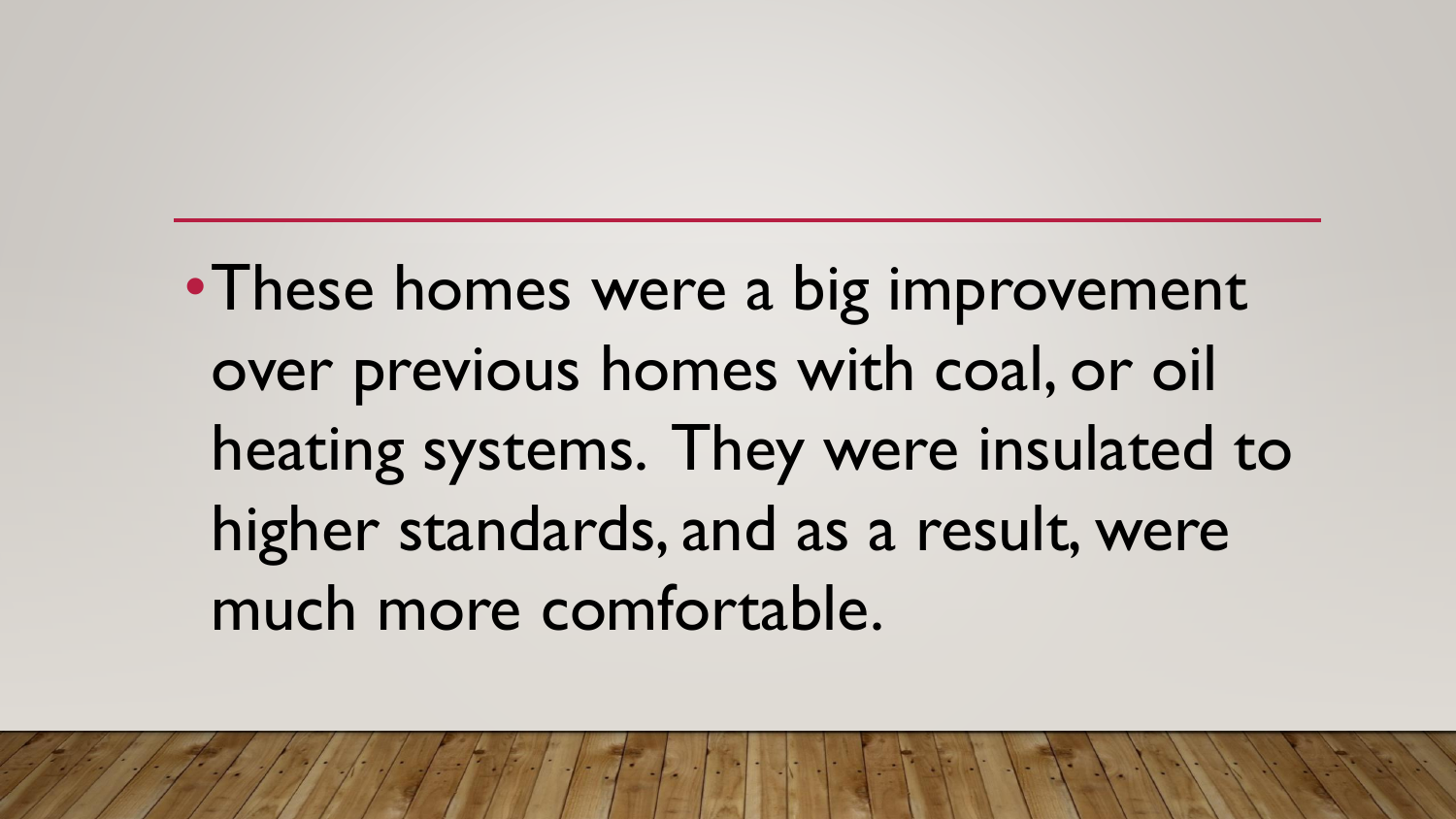• The "Gold Medallion Home" was a title given to the best of these homes, and to get that award, they had to have electric heat, electric water heating, electric washers and dryers, and electric disposals. These new features made them immensely popuar.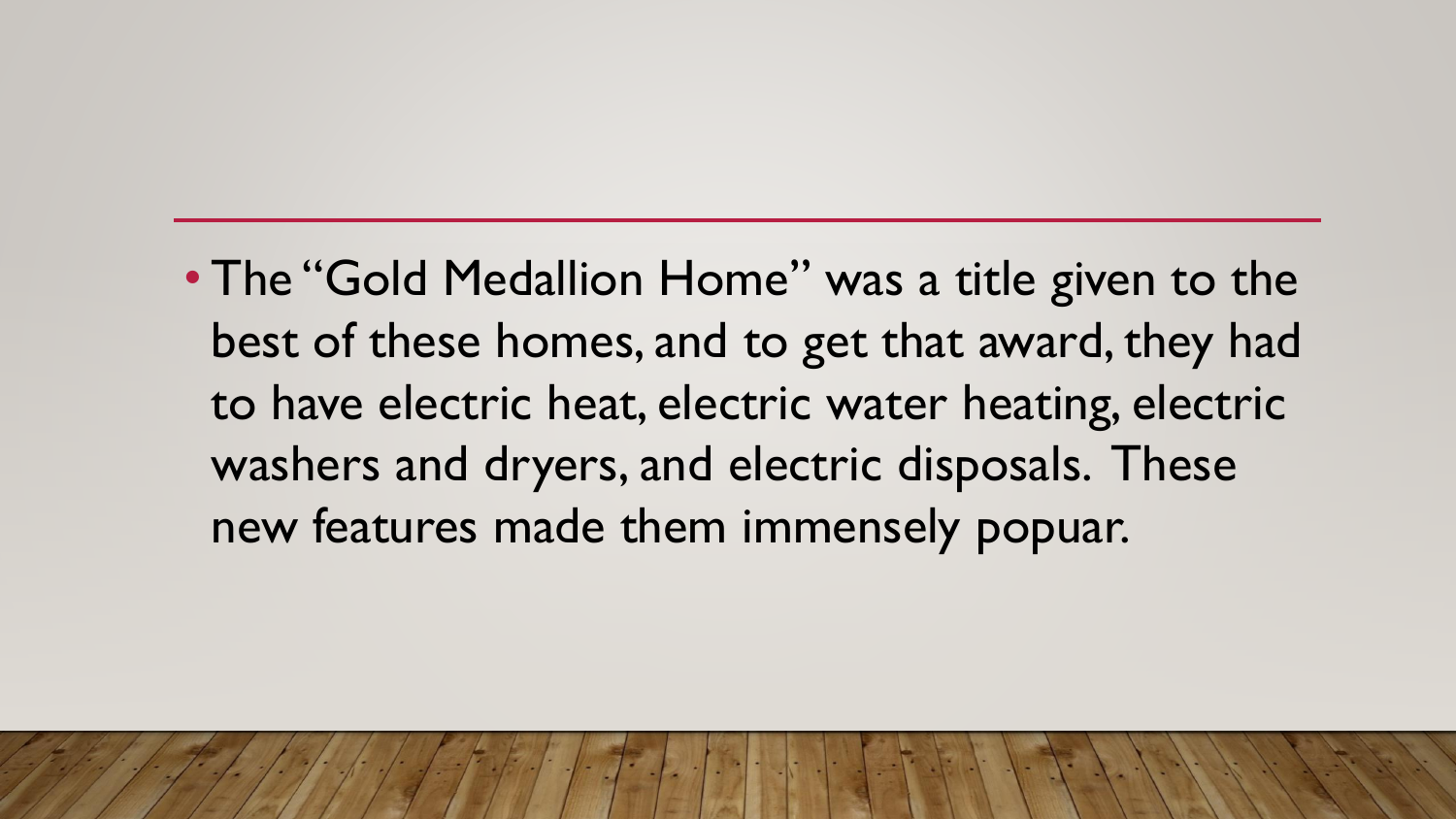

**ELECTRIC HEATING.** Many Medallion homes feature electric heating, too. These are awarded a special Gold Medallion. The all-electric heat pump, shown here in the home of Mr. and Mrs. William Isaac of Beverly Hills, Califor

ssue of Better Homes & Gardens \*1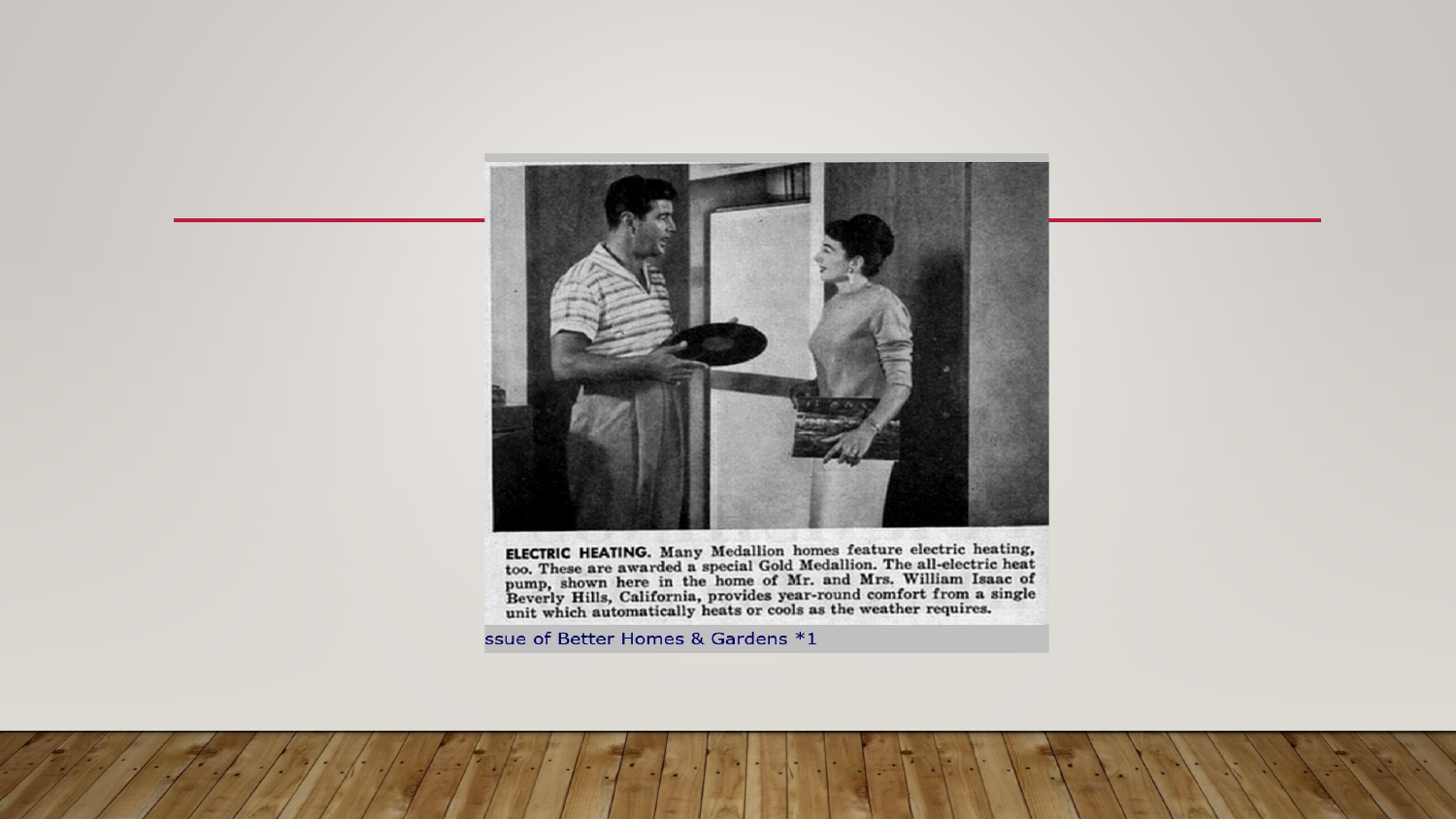## GOLD MEDALLION HOME

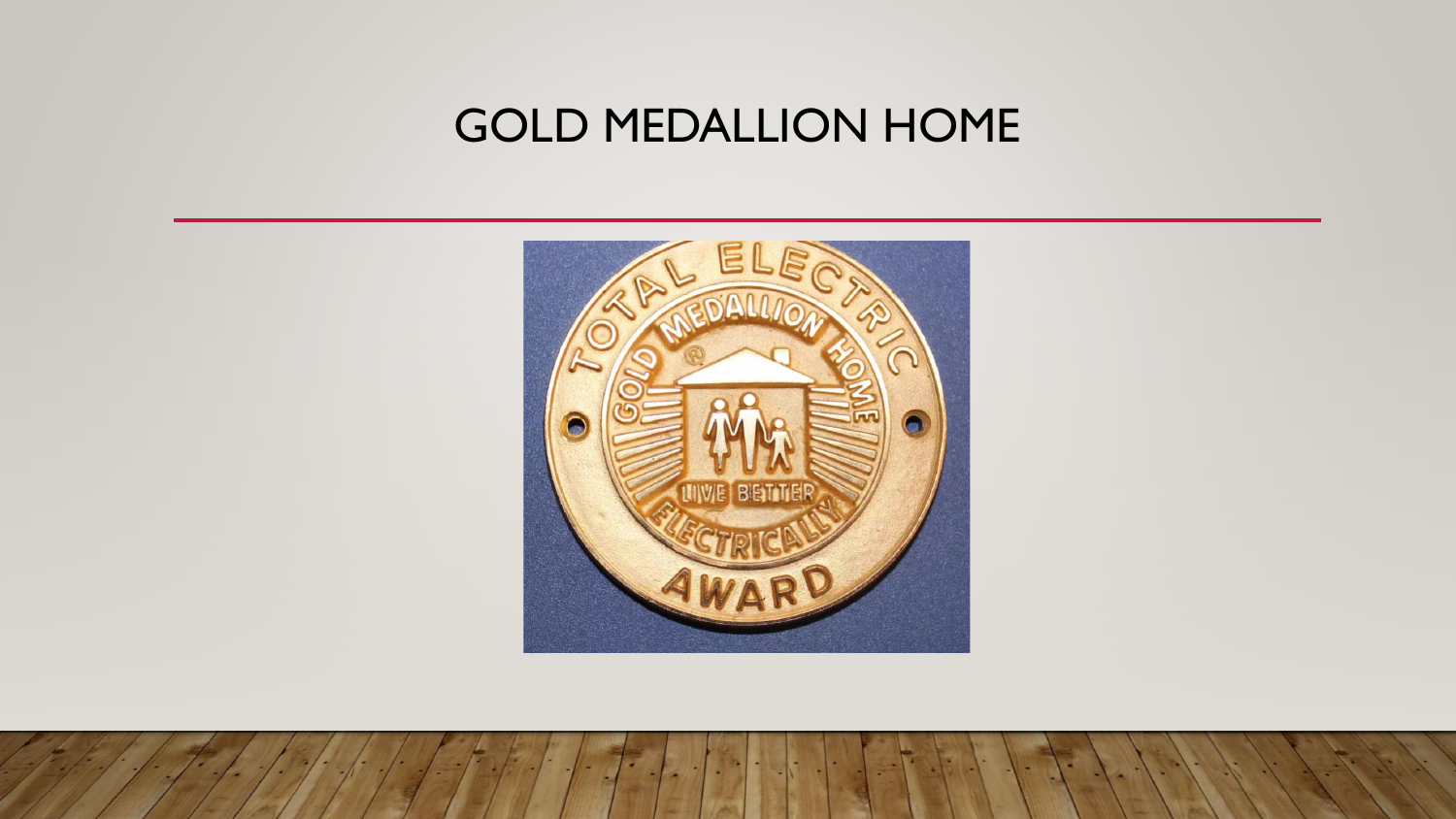•To earn a gold medallion--a decal affixed to a home's entryway and considered the apex of modern, all-electric living--a home had to have an electric clothes washer and dryer, waste disposal, refrigerator and all-electric heating.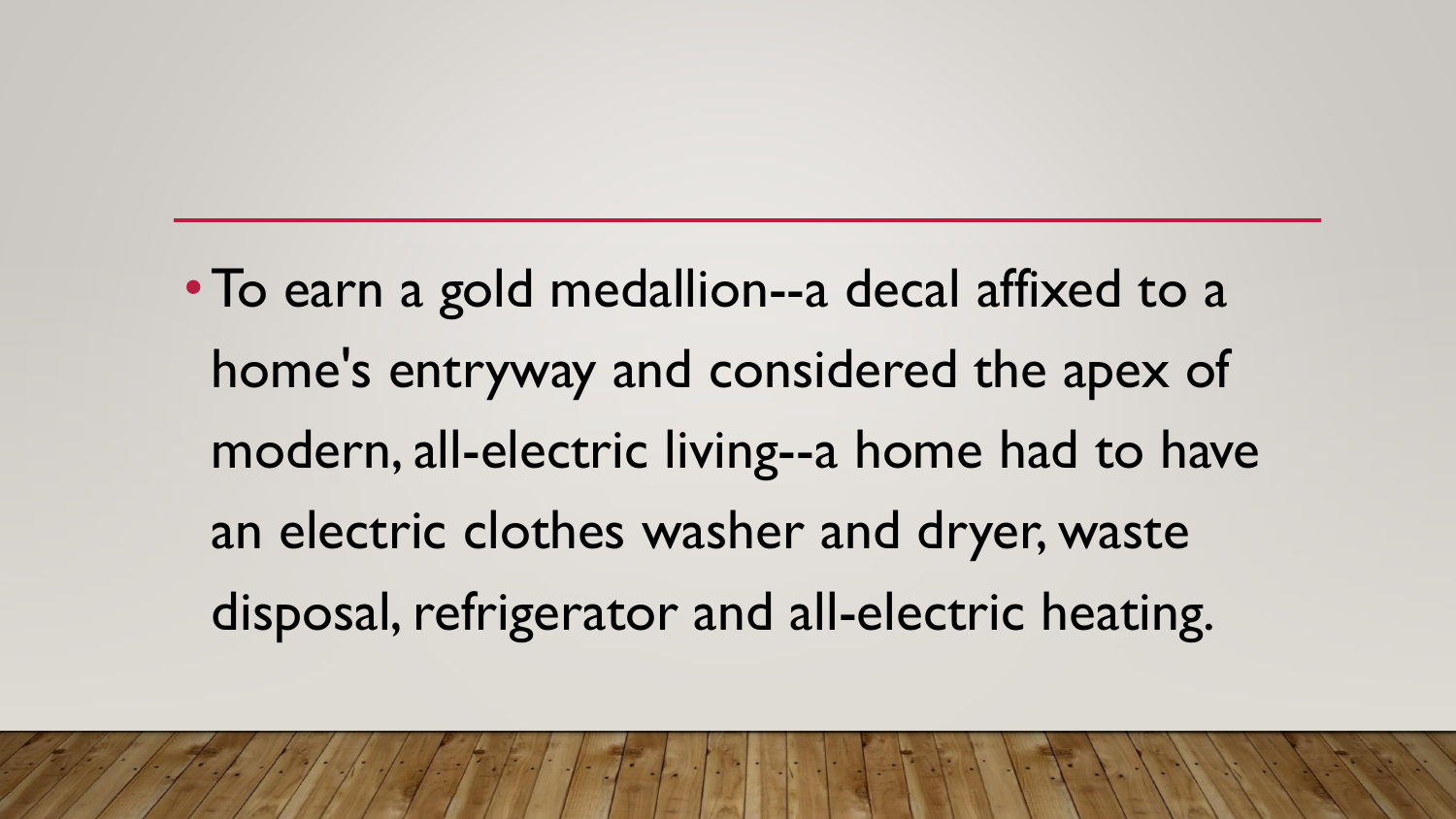•Almost all utility companies were able to give these customers a very favorable "electric heat rate" Because of the insulation and favorable rate, these homes were actually quite inexpensive to heat.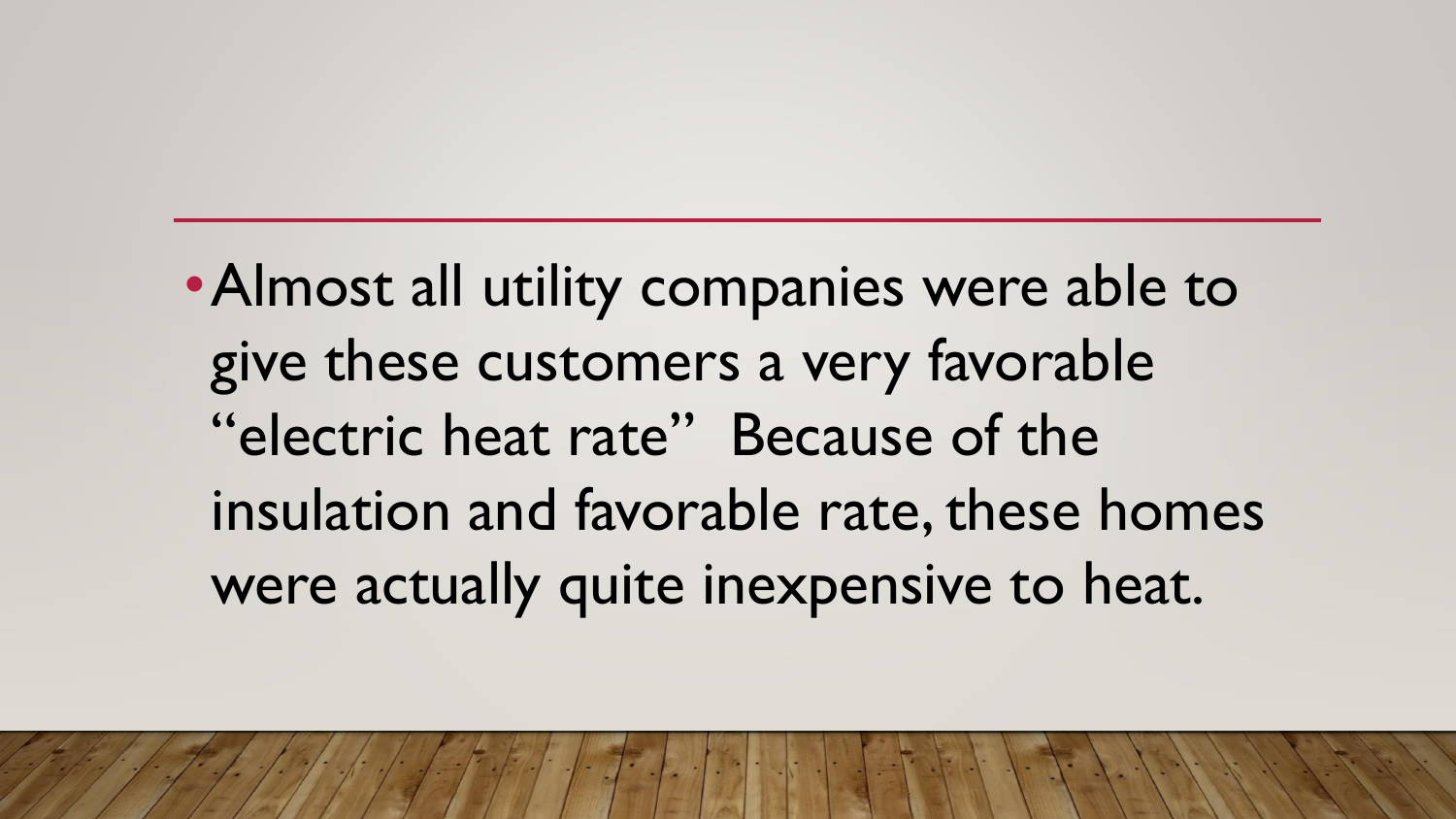•My father installed many of these electric heating systems in those days, using electric baseboards, ceiling radiant cable, and electric furnaces. These customers were very pleased and proud of their "All Electric" homes.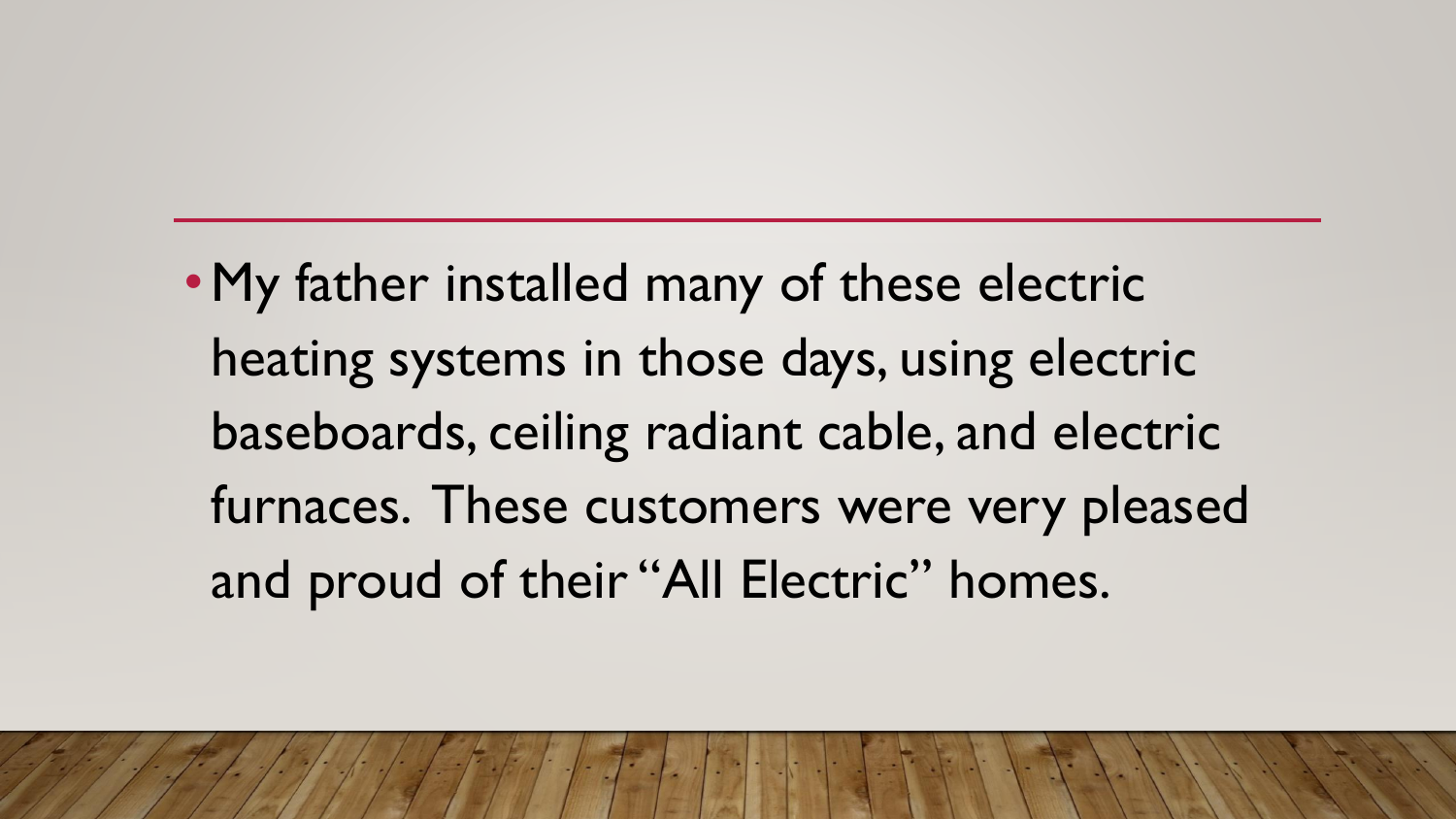•"All Electric" was a great marketing idea and extremely effective.

• We have to remember that it was successful because it met the customer's needs.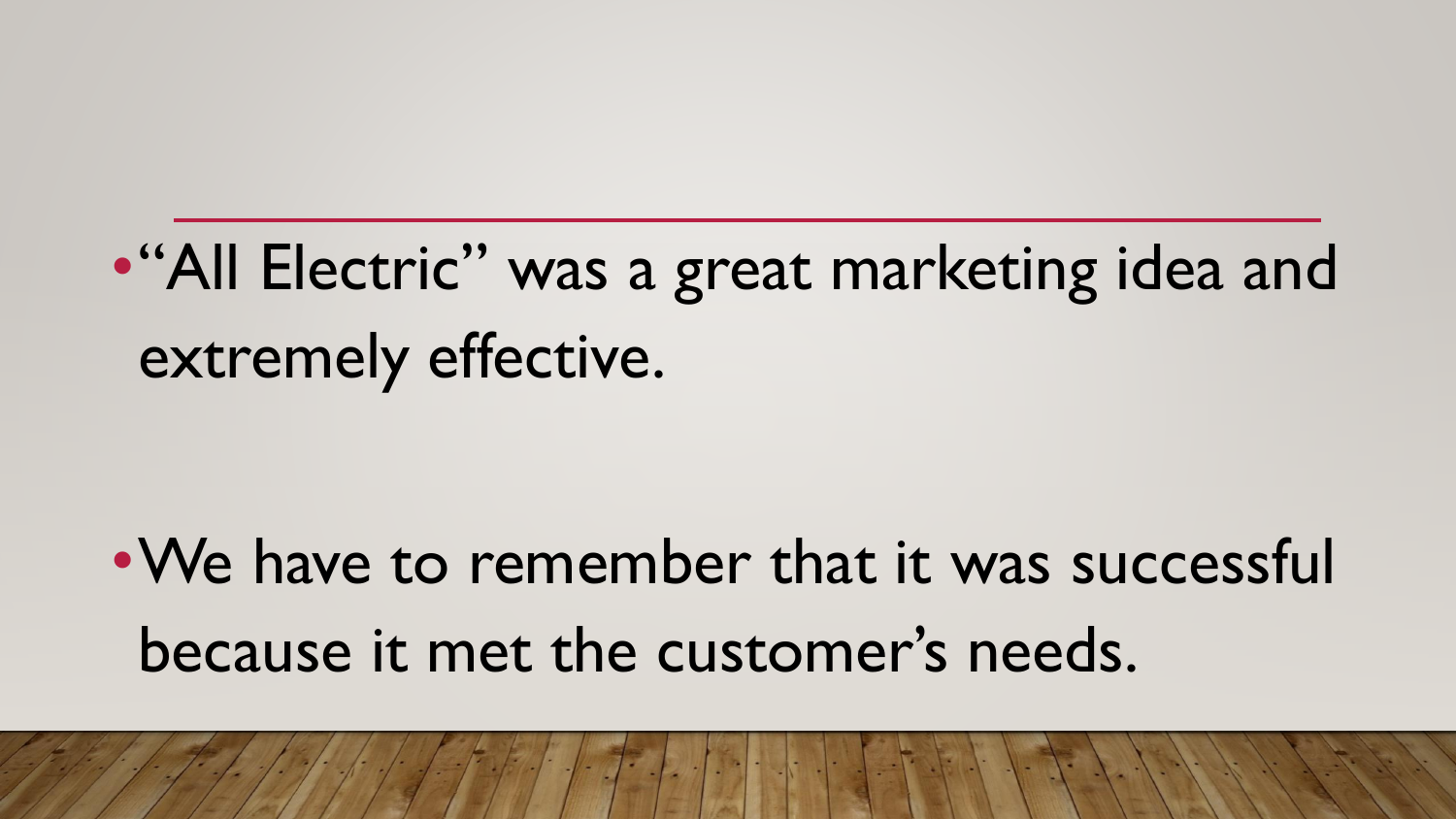- •The systems were:
- •Comfortable
- •Clean
- •Affordable to operate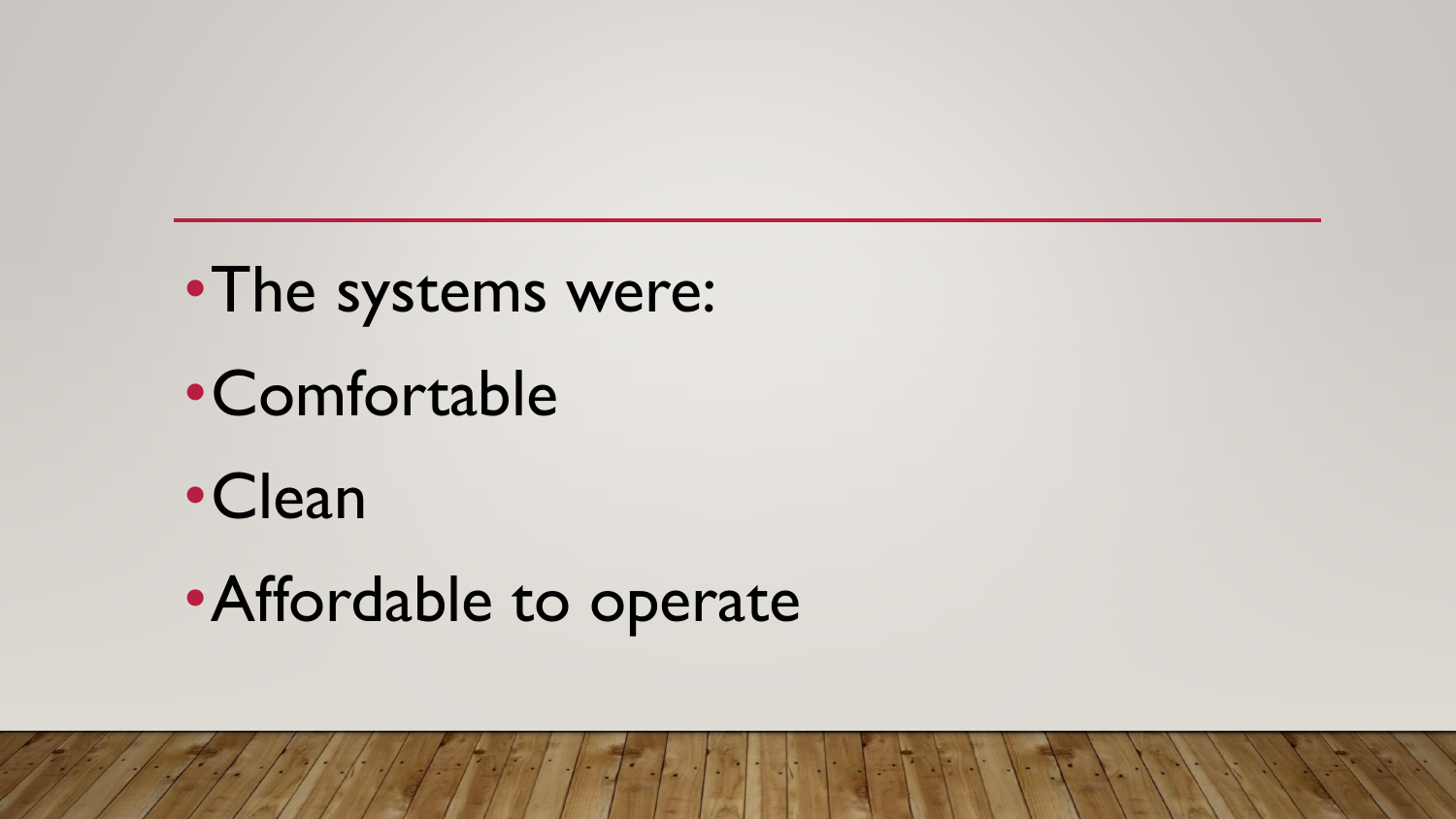• The Medallion Homes campaign was a huge success. By some estimates, the nationwide goal of about 1 million all-electric homes was achieved, according to the Edison Electric Institute, although data on the actual number built is unavailable.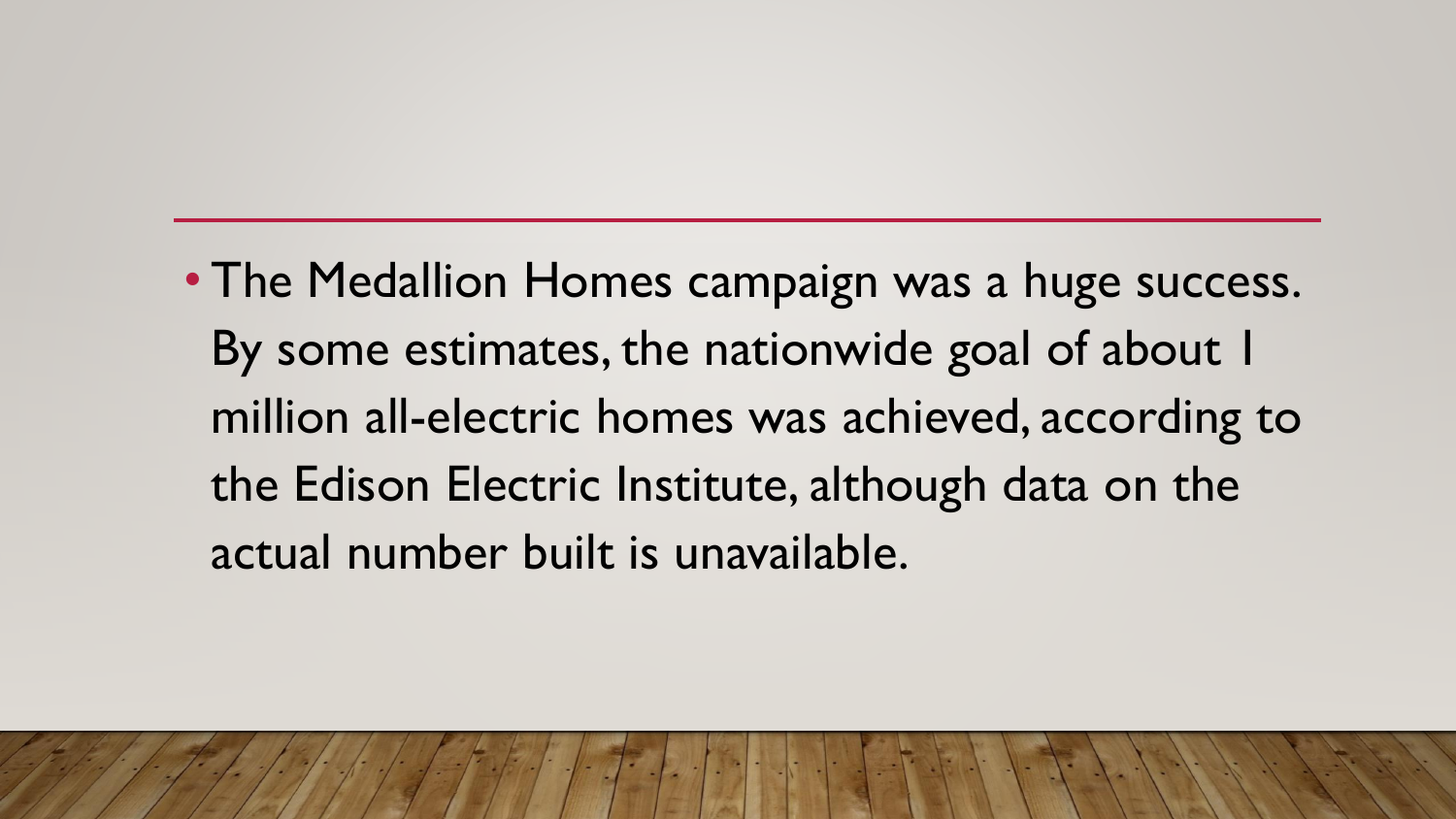•Unfortunately, when electric rates rose, the cost of operation rose significantly, and at the same time, natural gas started becoming more readily available. That started the demise of the "all electric" marketing success.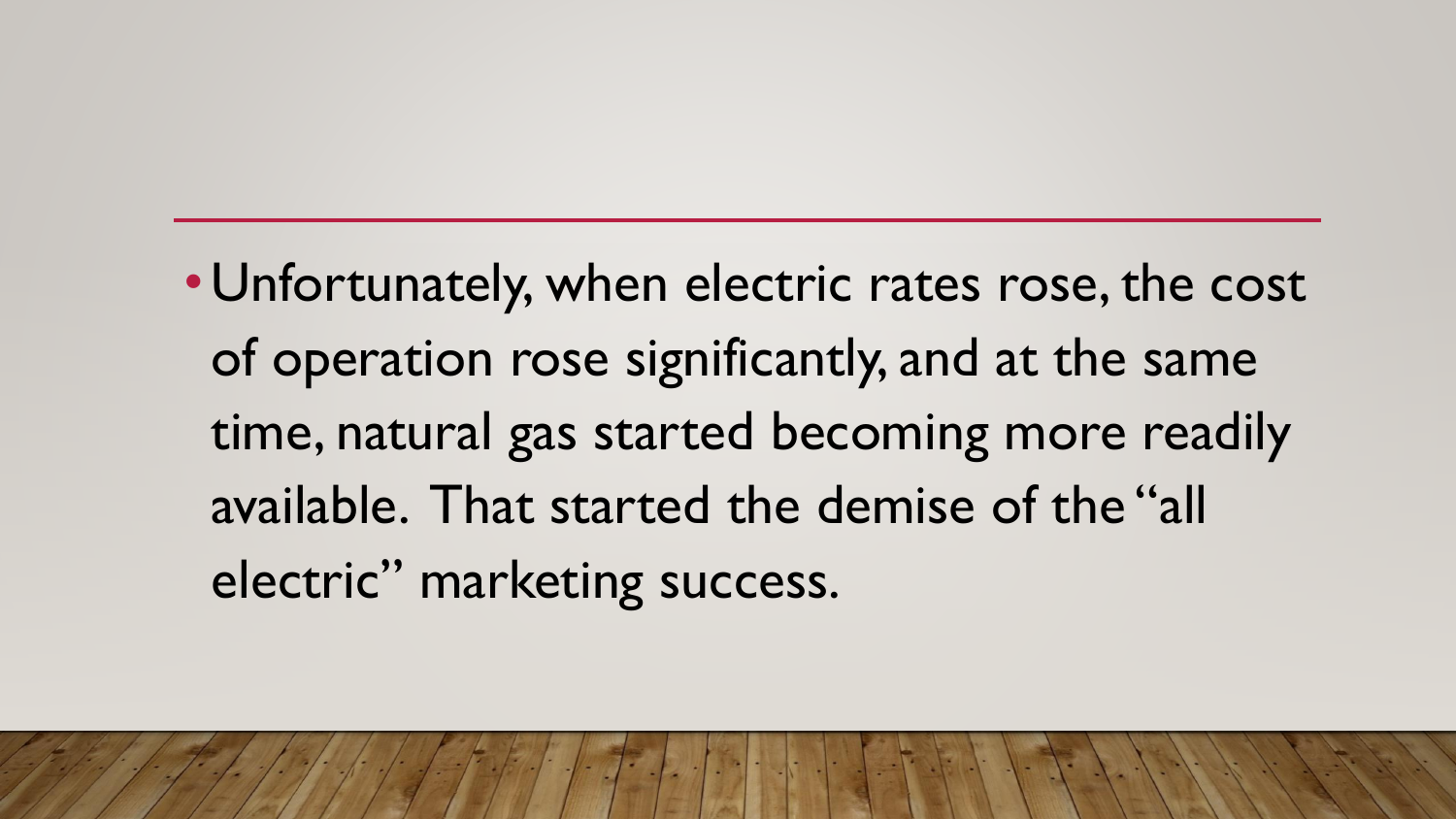•In central Illinois we were able to keep many homes all electric by installing geothermal heating systems. That addressed the cost of operation issue. Now customers could have it all.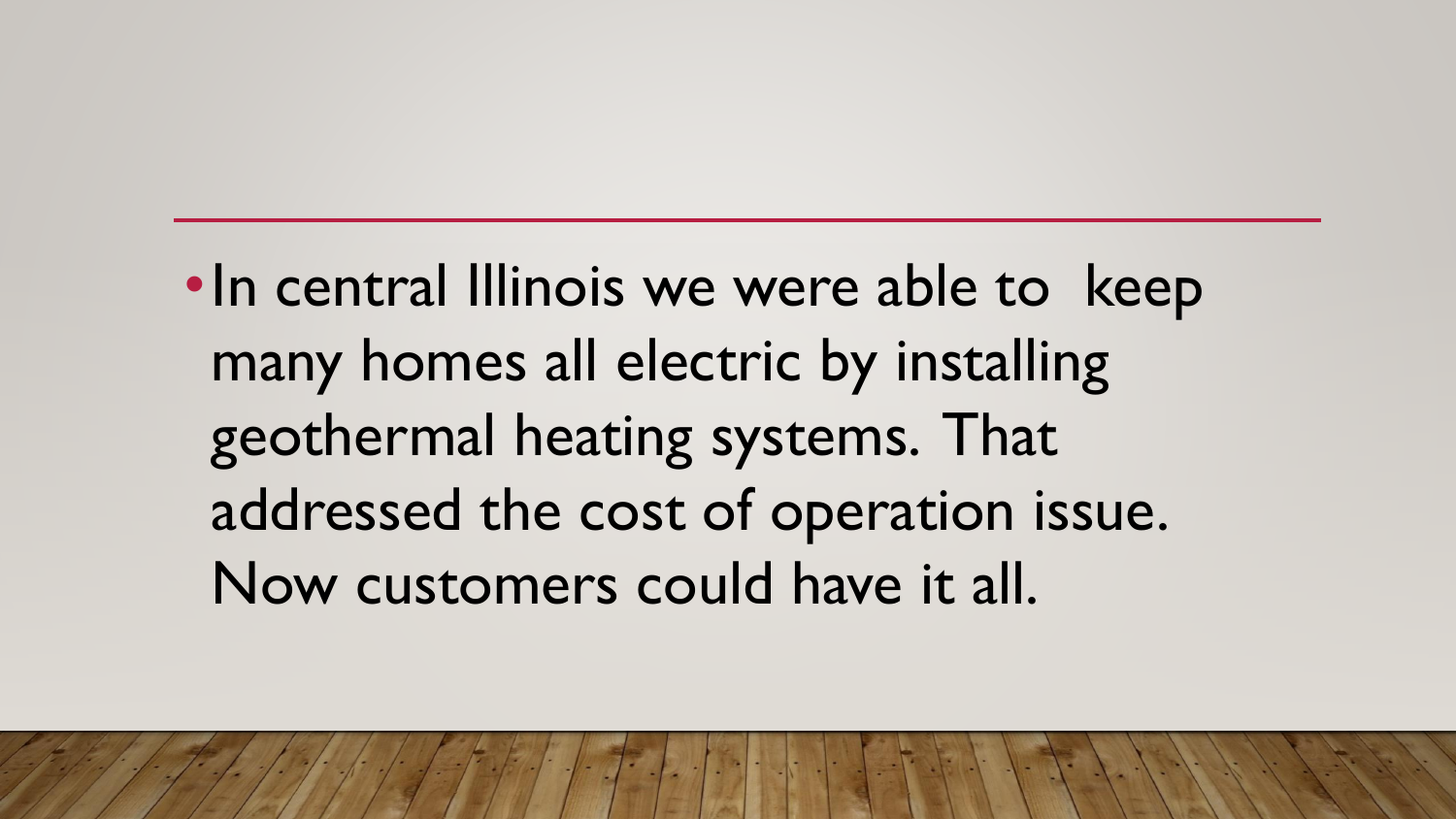- •Comfortable
- •Clean
- •Affordable to operate
- •And Air Conditioning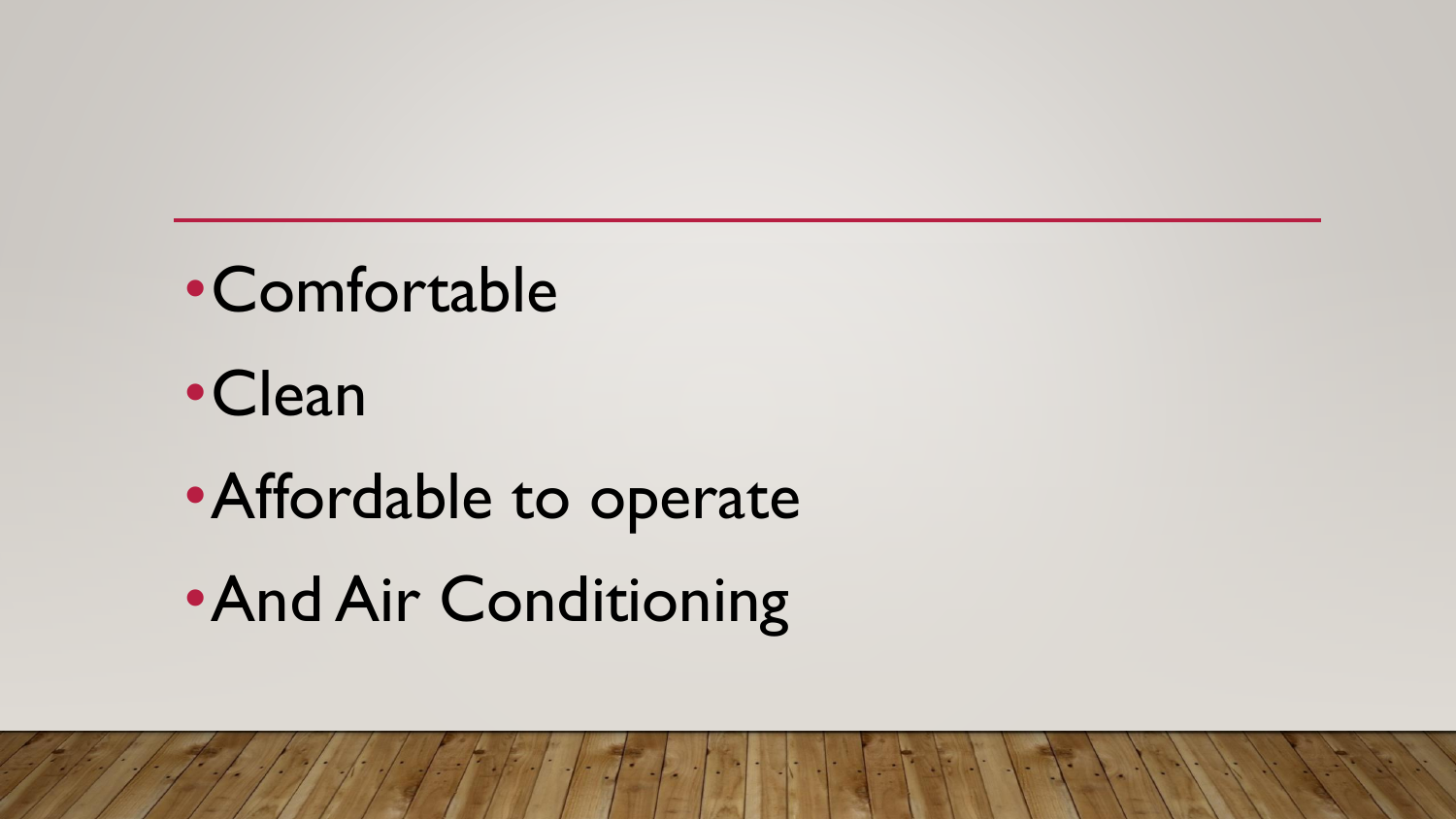• The only "Green" that people were interested in was the green they could save on their utility bill. And they could save a lot. Almost every utility in the area still had an electric heat rate. CIPS, CILCO, Illinois Power, Union Electric, and yes, even Commonwealth Edison.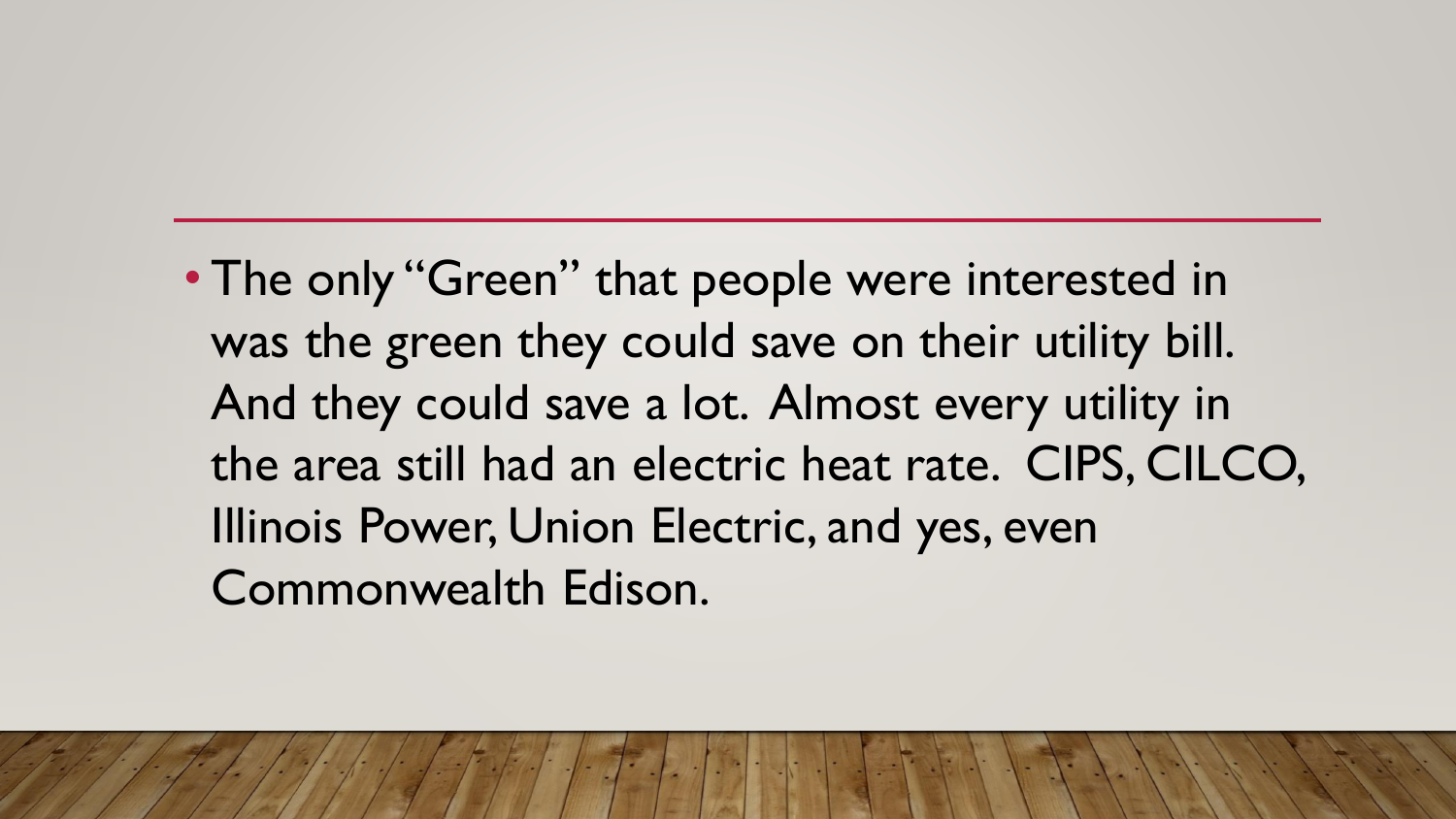- When those special rates went away, the geothermal industry slowed considerably.
- The RECs have kept many of these special rates, and those areas still have a lot of geo installations.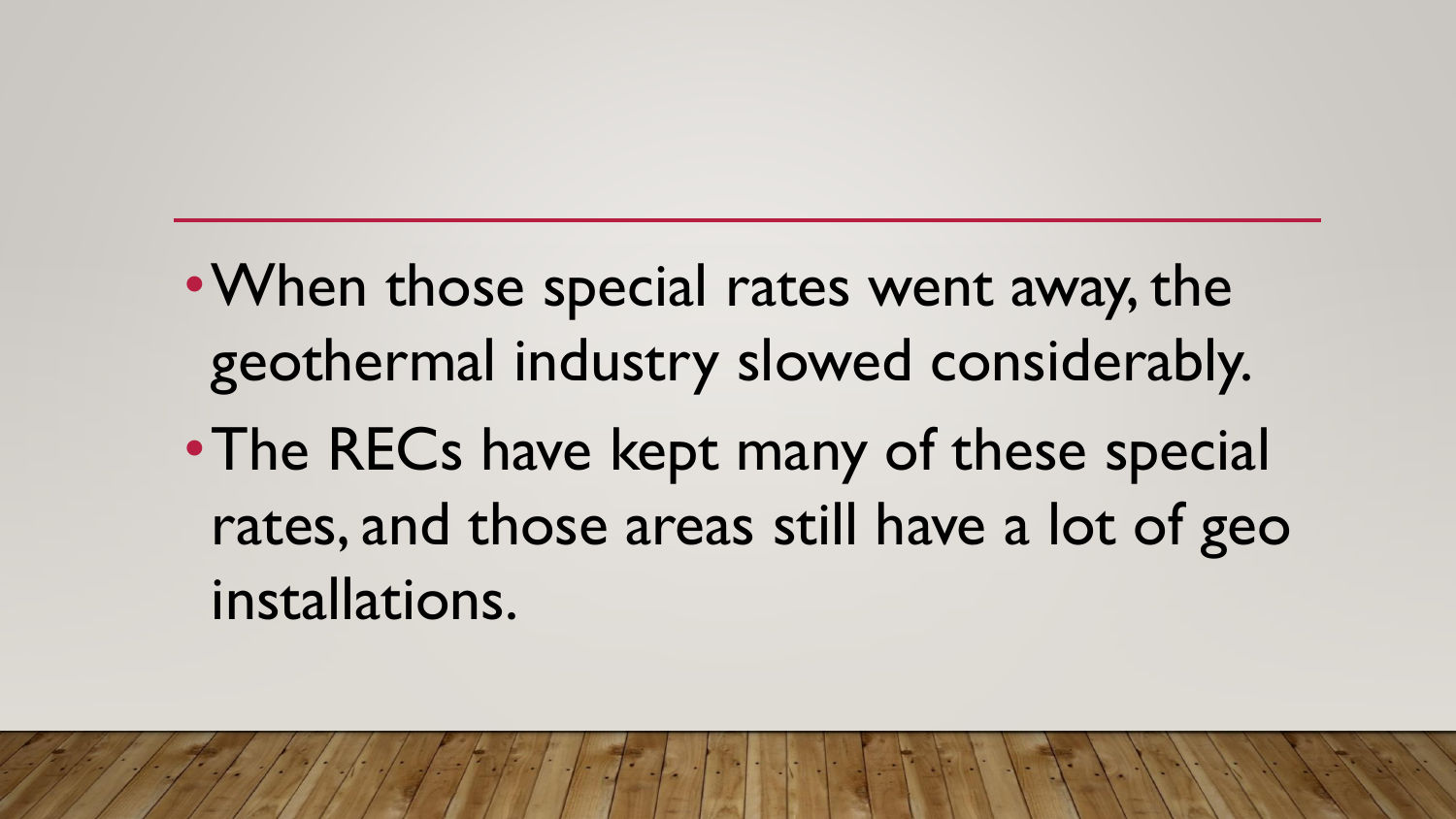# ALL ELECTRIC 2.0

- Now, to the second generation of "All Electric"
- •We are now in a time of renewed interest in the environment, and the concern over climate change and carbon emissions.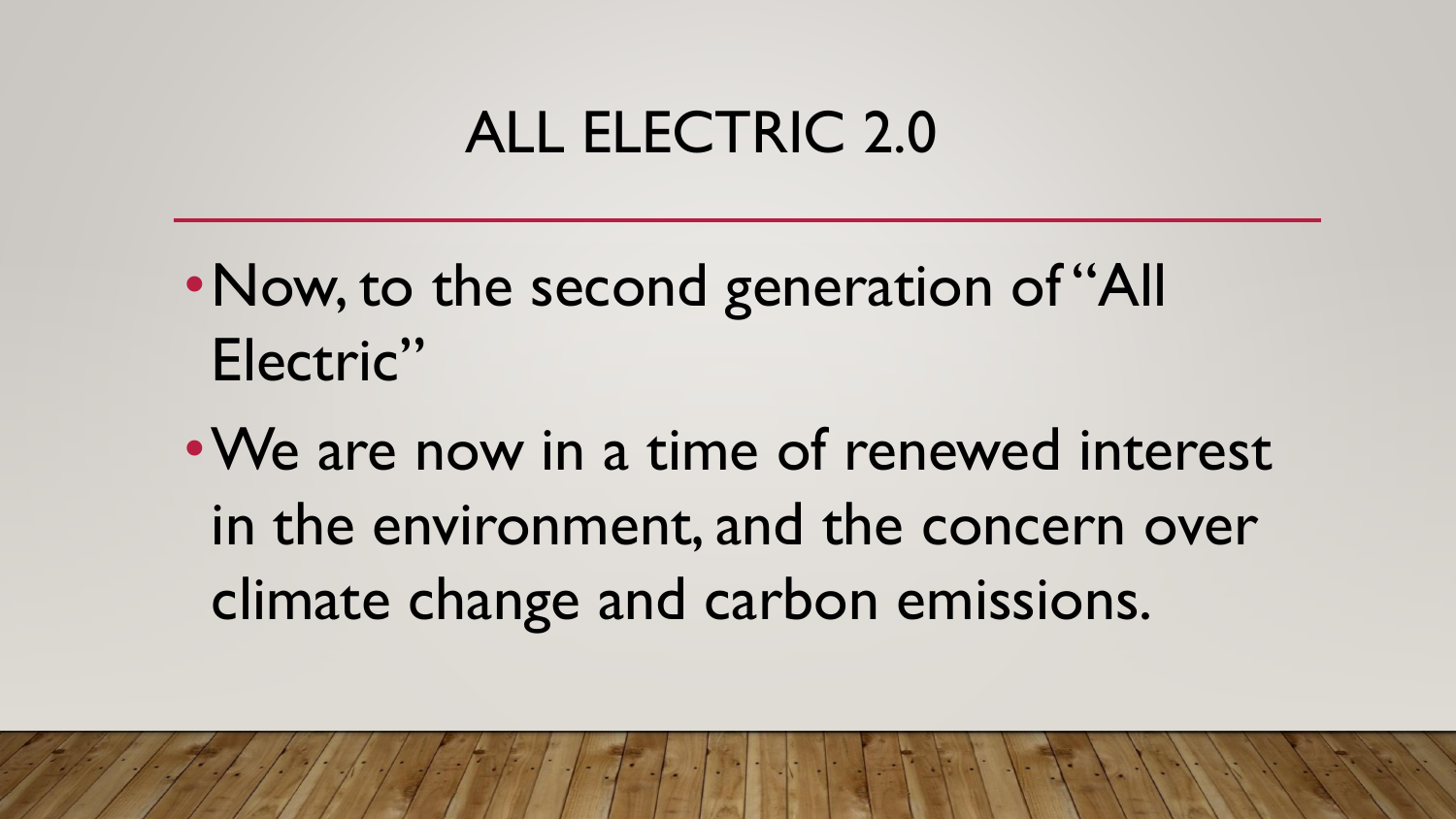- In this new environment, we can make our homes and buildings environmentally friendly, and carbon neutral, only if they use electricity for heating.
- It's pretty difficult to eliminate C02 from a gas furnace system.
- Electricity is increasingly produced by renewable energy sources such as wind and solar so it can be carbon neutral.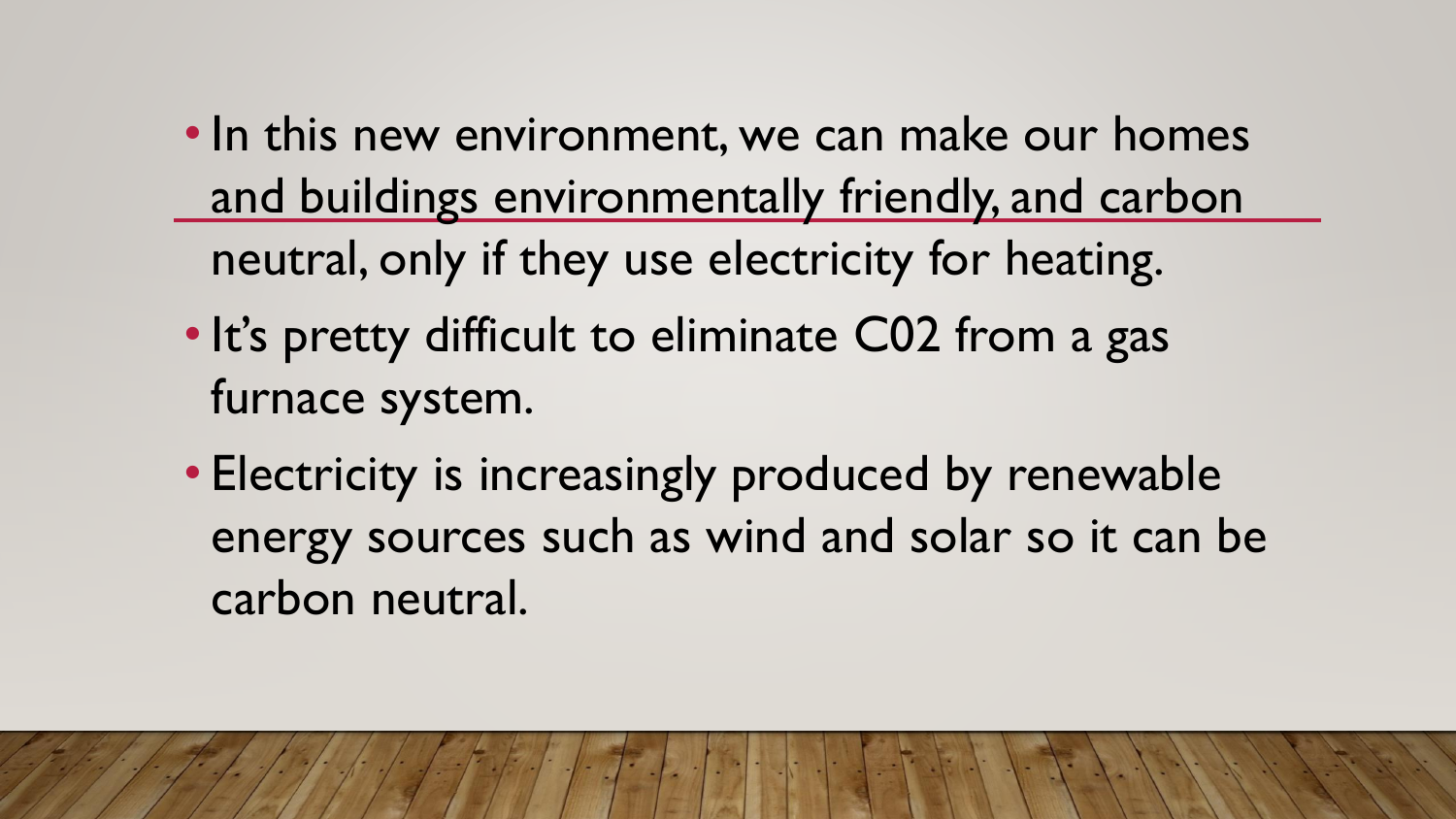- The new terms are:
- •Beneficial Electrification
- •Net Zero
- •Carbon Neutral
- •Renewable Energy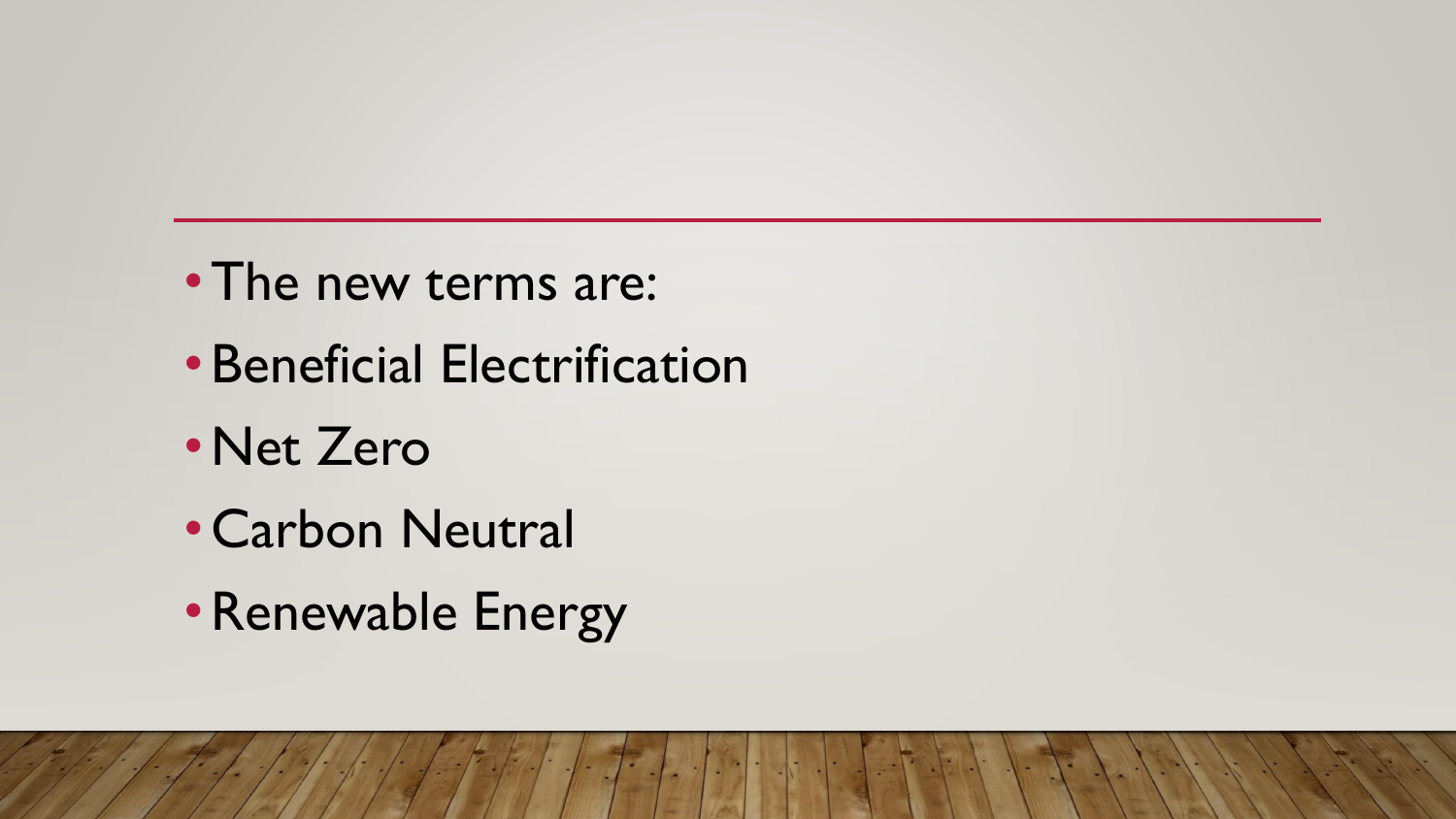## BENEFICIAL ELECTRIFICATION

• The "short" definition of beneficial electrification is: "The use of electricity for end-uses that would otherwise be powered by fossil fuels (natural gas, diesel, propane, fuel oil, or gasoline), where doing so reduces []GHG[] emissions and saves consumers money."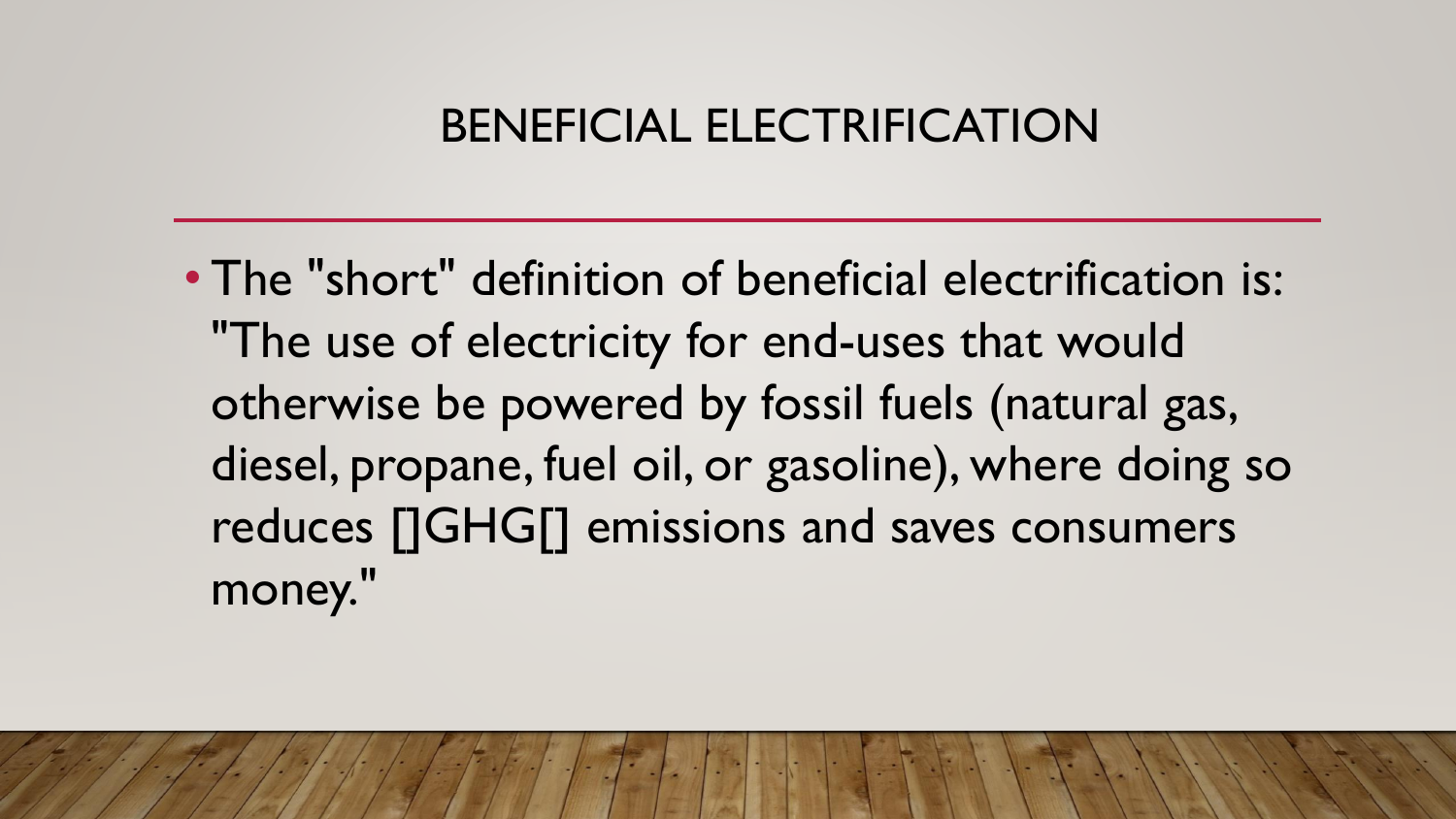### BENEFICIAL ELECTRIFICATION

•The concept is born out of the idea that if our nation or the world is to achieve significant reductions of GHG, the only way to do so is to electrify more end-uses, such as transportation, space and water heating, and commercial and industrial processes.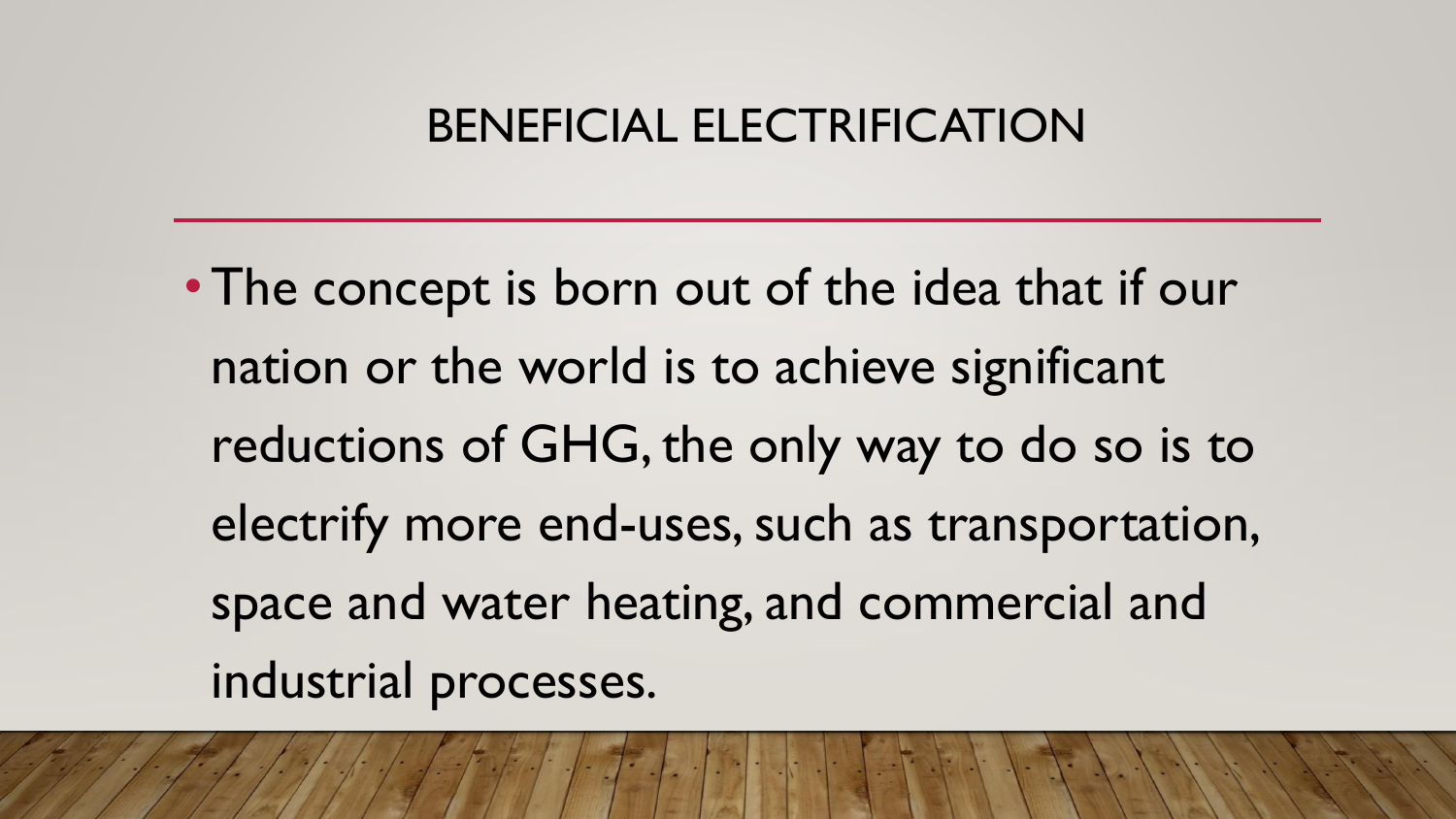- So in this new environment, we have to remember what made "all electric" successful the first time.
- •Comfortable, Clean, and Affordable
- Com Ed program "All Electric" construction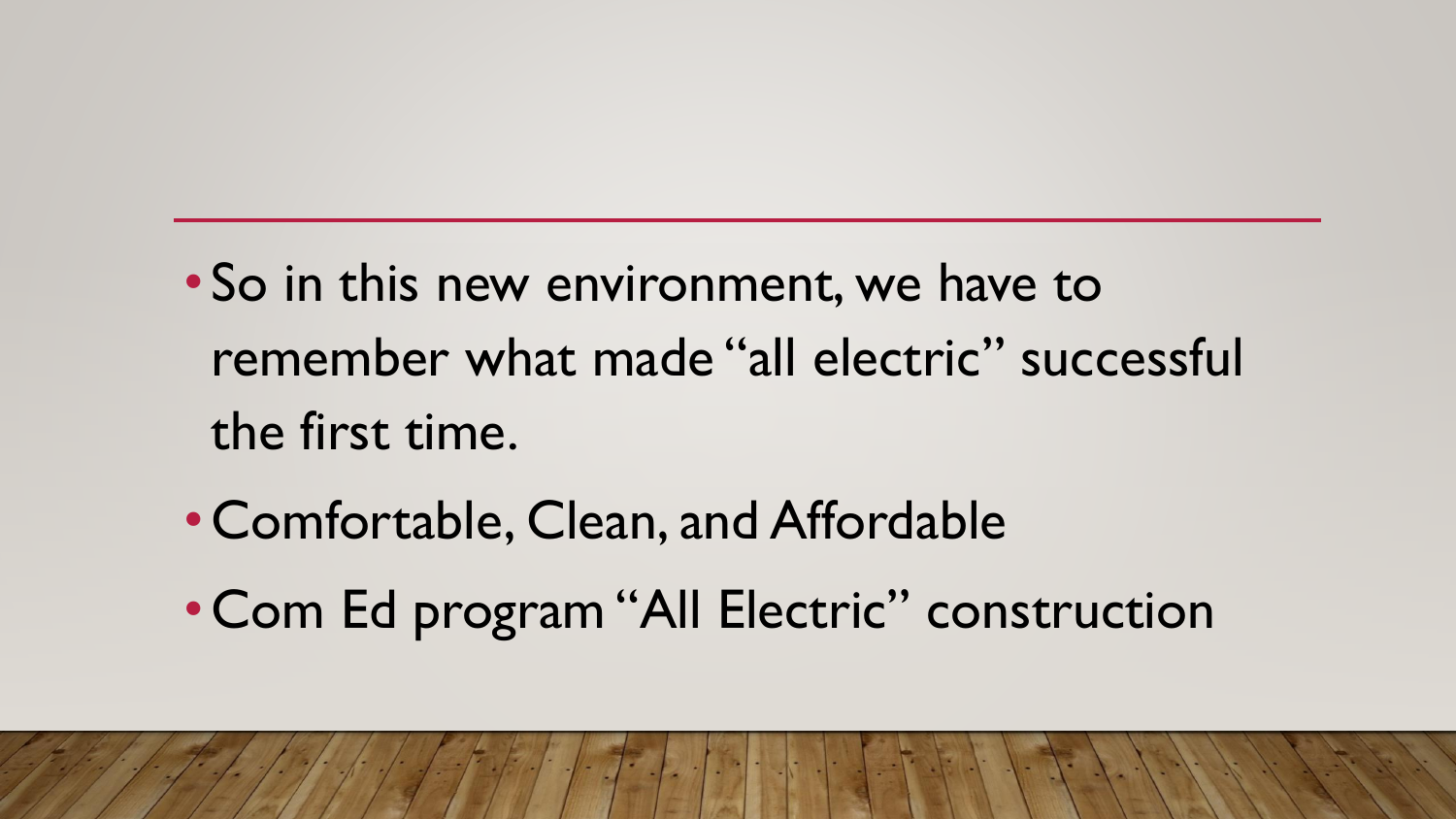## COM ED ELECTRIC HOME PROGRAM

• Partner with ComEd to move the home building industry toward a renewable energy future—and receive a \$2,000 incentive for each qualifying energyefficient electric new home.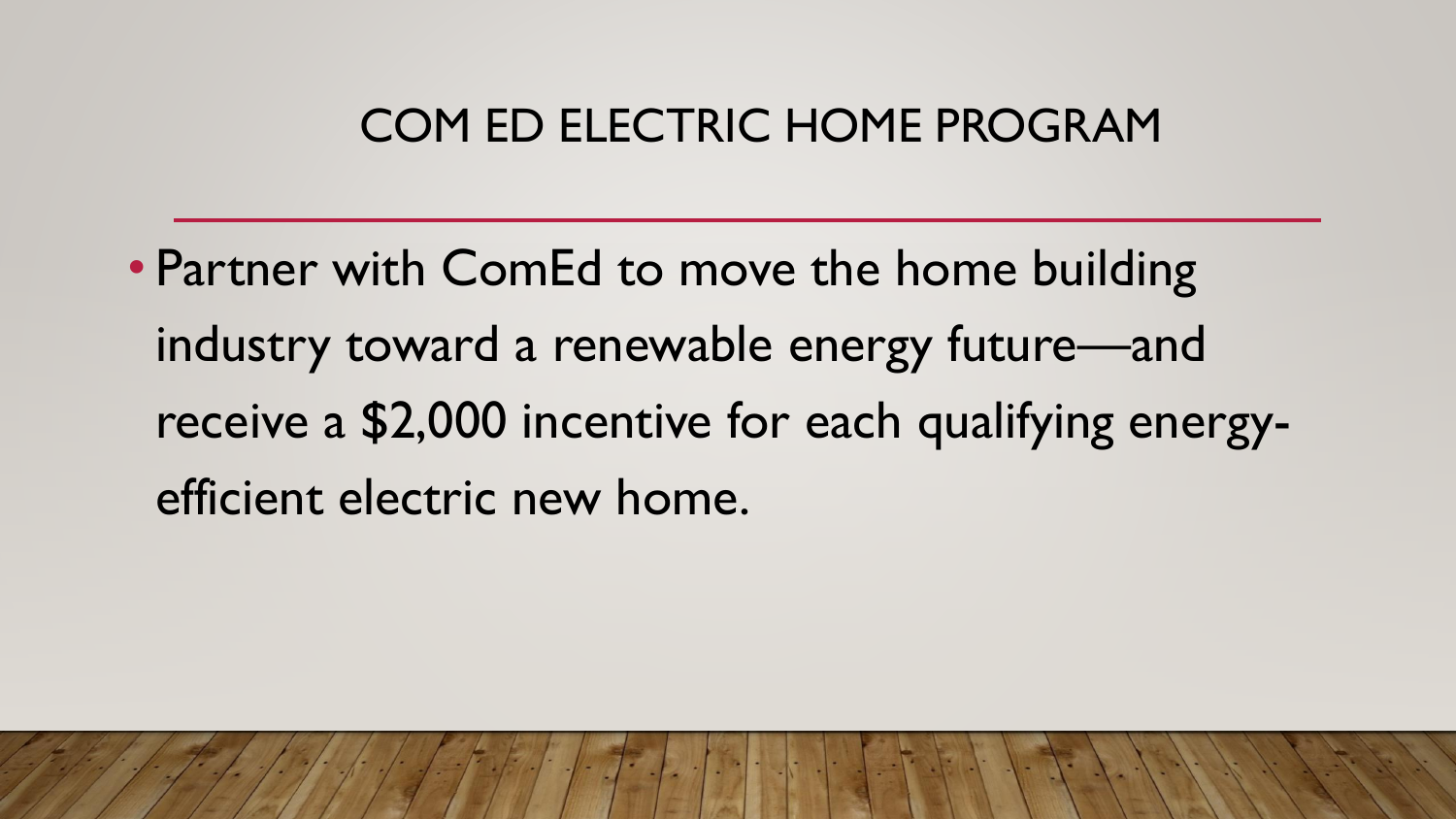## JUST A FEW REASONS TO BUILD ALL-ELECTRIC INCLUDE:

- Avoid gas line costs and coordination
- Accommodate flexible designs and layouts
- Upsell by bundling with solar, EV-ready, and smart home features
- Future-proof your business to appeal to evolving customer preferences
- Offer increased safety and peace of mind (no combustion in the home)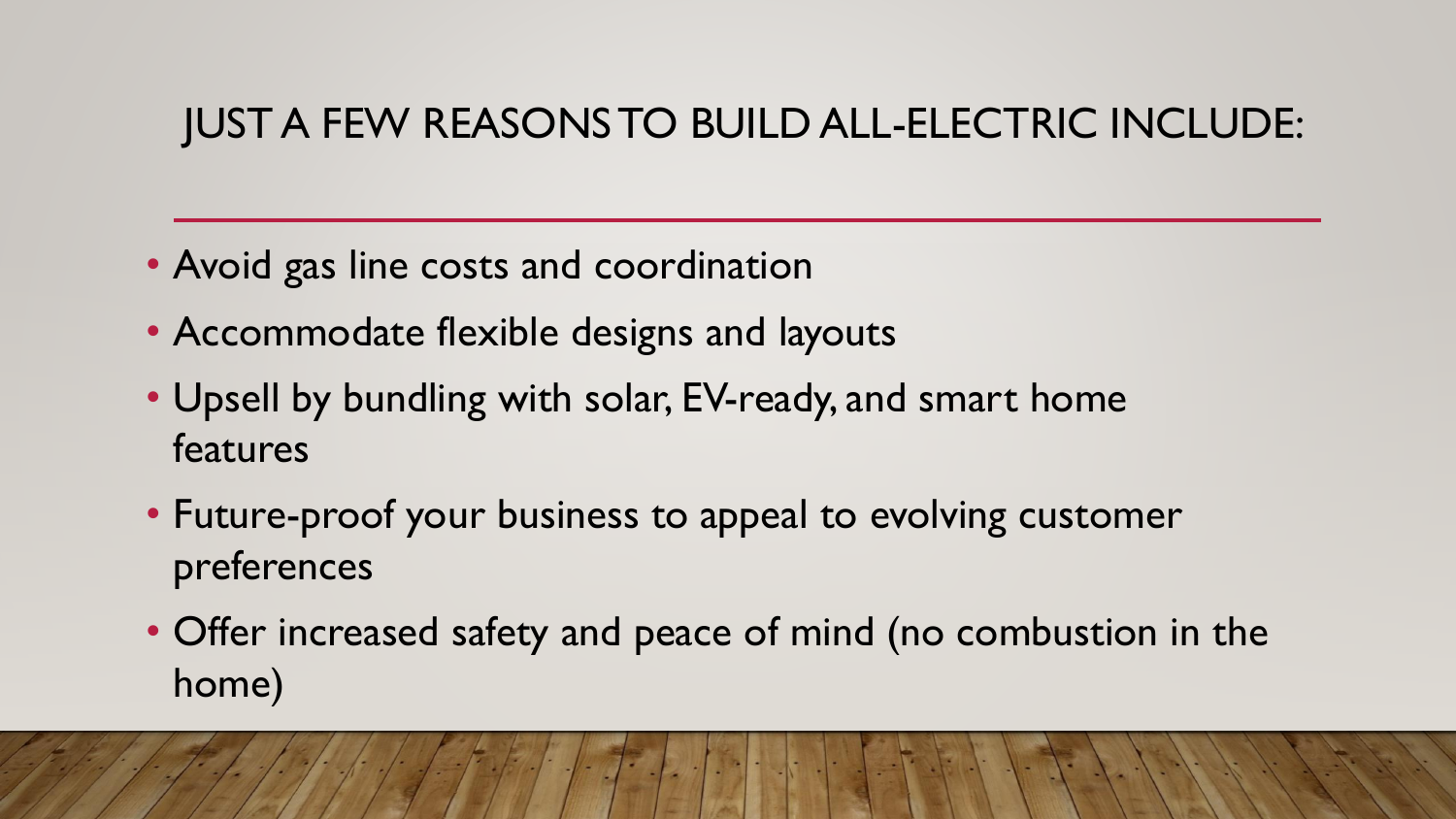### **PROJECT SNAPSHOT: BrightLeaf Homes**

| <b>Energy-Saving Improvements</b>             | • Air tightness of 1.11-1.26 ACH50<br>• Heat pump space and water heating<br>• ENERGY STAR <sup>®</sup> appliances<br>• WaterSense® plumbing fixtures<br>• LED lighting<br>• Induction cooktops<br>• 3kW solar panels |
|-----------------------------------------------|-----------------------------------------------------------------------------------------------------------------------------------------------------------------------------------------------------------------------|
| <b>Estimated Annual Energy Savings</b>        | 6,000-7,600 kWh per home                                                                                                                                                                                              |
| <b>Estimated Annual Electric Cost Savings</b> | \$760-970* per home                                                                                                                                                                                                   |
| ComEd Energy Efficiency Program<br>Incentive  | \$2,000 per home                                                                                                                                                                                                      |

"Estimated annual cost savings are based on an electricity rate of 12.76 cents per kWh.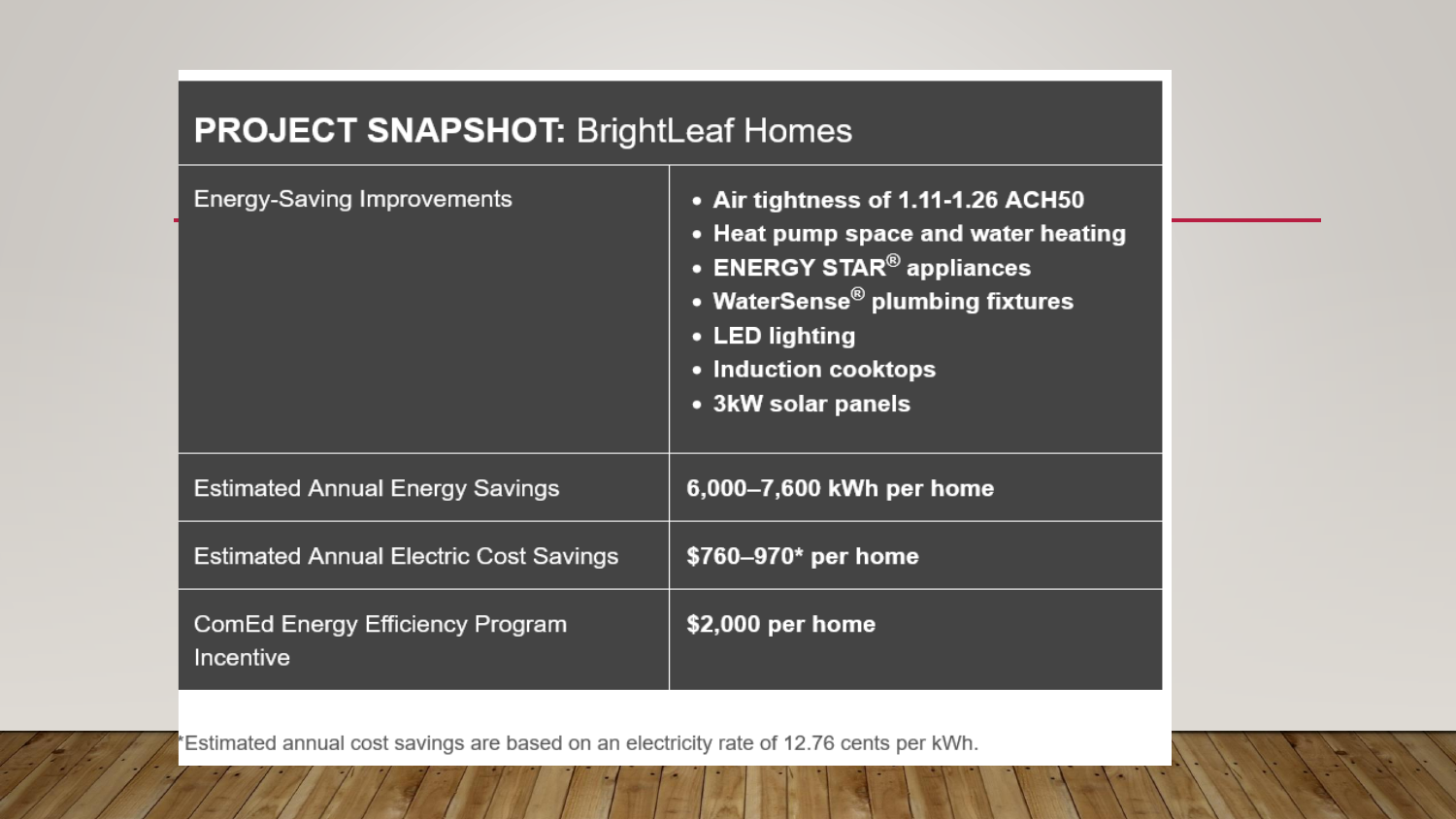- And to meet these requirements we will need to use Geothermal Systems to make electric heating affordable.
- Getting to "net zero" today is pretty easy with a geo system and a solar array. It's a good match because you get 30% more out of your solar array than with any other system.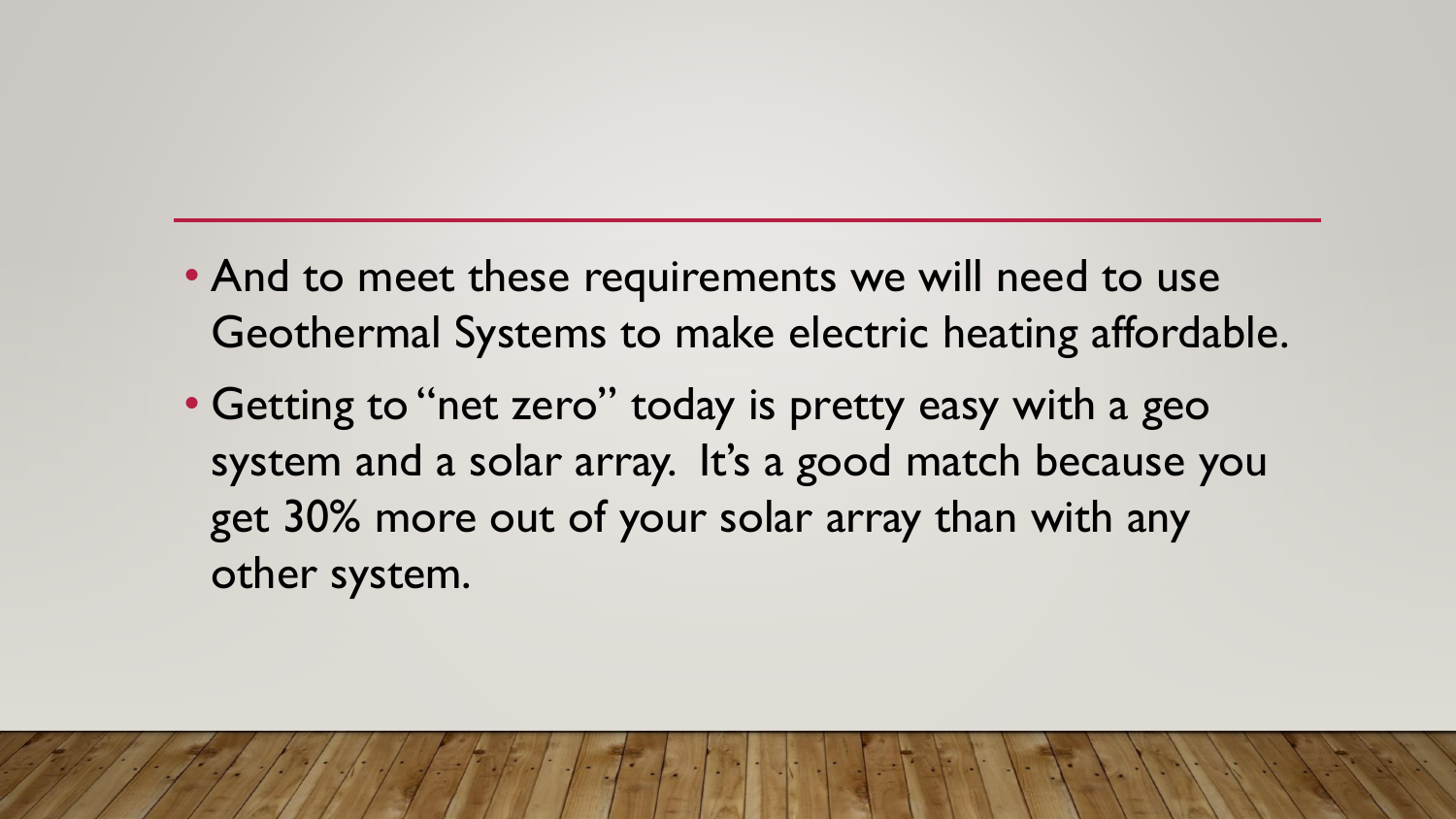# RESIDENTIAL GEOTHERMAL EXAMPLE

•Here's an example of a typical home in northern Illinois.

•We're looking at 2 different Geo options, an air source heat pump and a gas furnace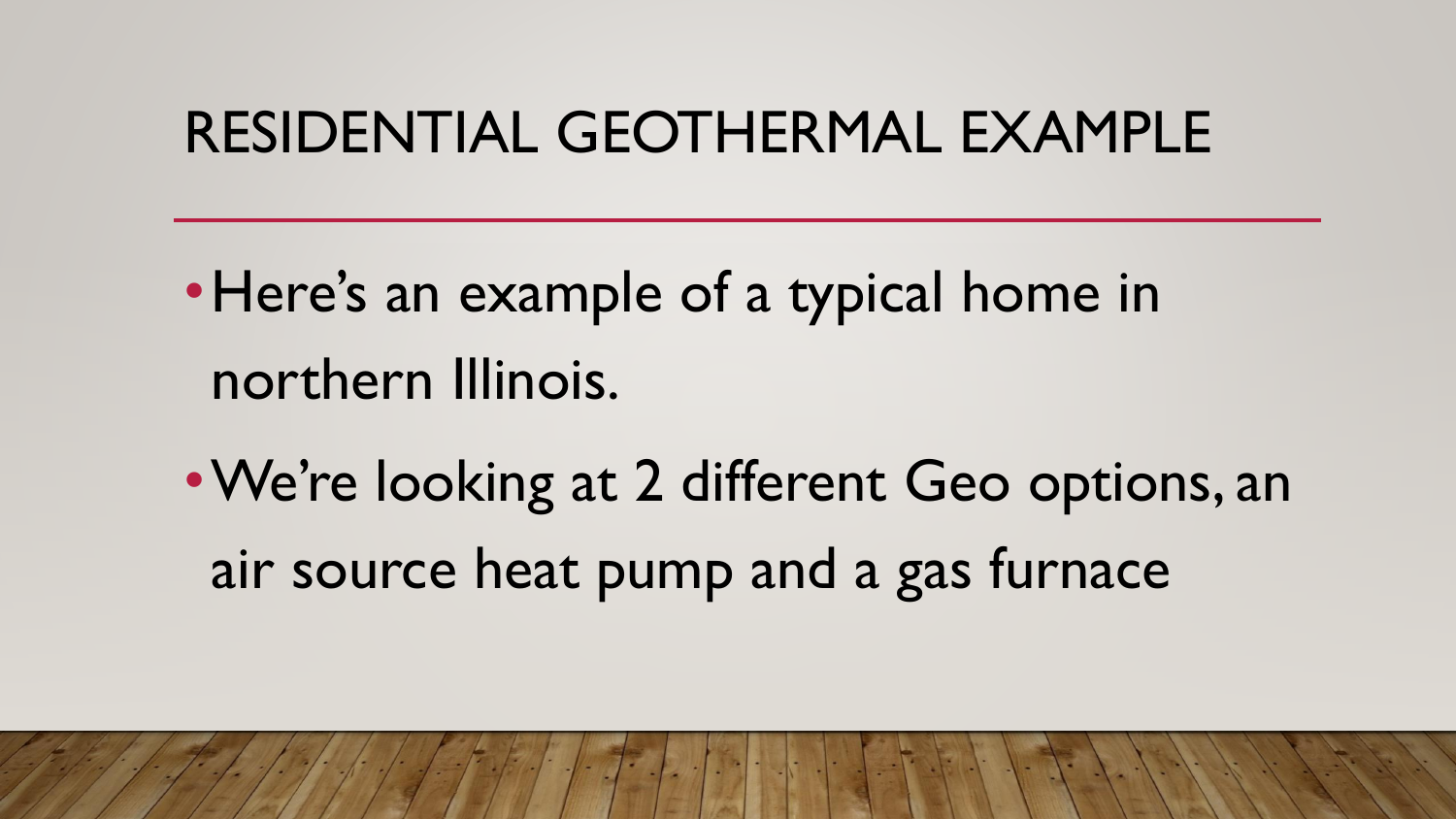#### **Design Data**

| <b>Heating Load:</b>      | 60.000      | Btu/hr | <b>Heating Setpoint:</b>    |      | 72 Deg F    |
|---------------------------|-------------|--------|-----------------------------|------|-------------|
| Htg Load Temp Diff:       | 82          | Deg F  | Cooling Setpoint:           | 75.  | Deg F       |
| Cooling Load:             | 25,000      | Btu/hr | Begin Cooling At:           | 70.  | Deg F       |
| Clg Load Temp Diff:       | 20          | Deg F  | Hot Water Setpoint:         | 125. | Deg F       |
| Sensible Cooling:         | 19,250      | Btu/hr | Hot Water Users:            | з    |             |
|                           |             |        | Continuous Fan:             | Yes  |             |
| Reference City:           | Chicago, IL |        |                             |      |             |
| Winter Design:            | $-4$        | Deg F  | <b>Annual Heating Load:</b> | 91.9 | Million Btu |
| Summer Design:            | 94          | Deg F  | Annual Cooling Load:        | 21.8 | Million Btu |
| <b>Bldg Balance Temp:</b> | 59          | Deg F  | Ann. Hot Water Load:        | 15.5 | Million Btu |
| Avg Internal Gains:       | 9,868       | Btu/hr | Daily Hot Water Use:        | 55.  | Gallons     |

#### **Estimated Operating Cost Summary**

| <b>HVAC</b><br><b>System Option</b>     | <b>Heating</b><br>Cost | <b>Cooling</b><br>Cost | Hot Water   Cont. Fan  <br>Cost | Cost  | <b>Total</b><br>Cost | <b>Monthly</b><br>Cost |
|-----------------------------------------|------------------------|------------------------|---------------------------------|-------|----------------------|------------------------|
| IQE 1860 Q-Mode / Vert 1 U-Tube - 0.75" | \$502                  | \$19                   | \$84                            | \$34  | \$639                | \$53                   |
| TE 064B Digital / Vert 1 U-Tube - 0.75" | \$536                  | \$88                   | \$273                           | \$56  | \$952                | \$79                   |
| Gas-91%-Ignitor-Condensing System       | \$1,035                | \$212                  | \$240                           | \$343 | \$1,830              | \$153                  |

#### Comments:

| <b>Utility Cost</b>   | Rate         | <b>Summer</b> | <b>Winter</b> |
|-----------------------|--------------|---------------|---------------|
| Electric - Geothermal | \$/kWh       | .107          | .077          |
| Electric - Heat Pump  | $$/$ kWh     | .107          | .077          |
| Electric - Furnace    | \$/kWh       | .107          | .097          |
| Natural Gas           | \$ / Ccf     | 0.90          | 0.90          |
| Propane               | $$ /$ gallon | 1.60          | 1.60          |
| <b>Fuel Oil</b>       | $$ /$ gallon | 2.63          | 2.63          |

Due to the variability of weather, system installation and living habits this analysis is to be considered an estimate.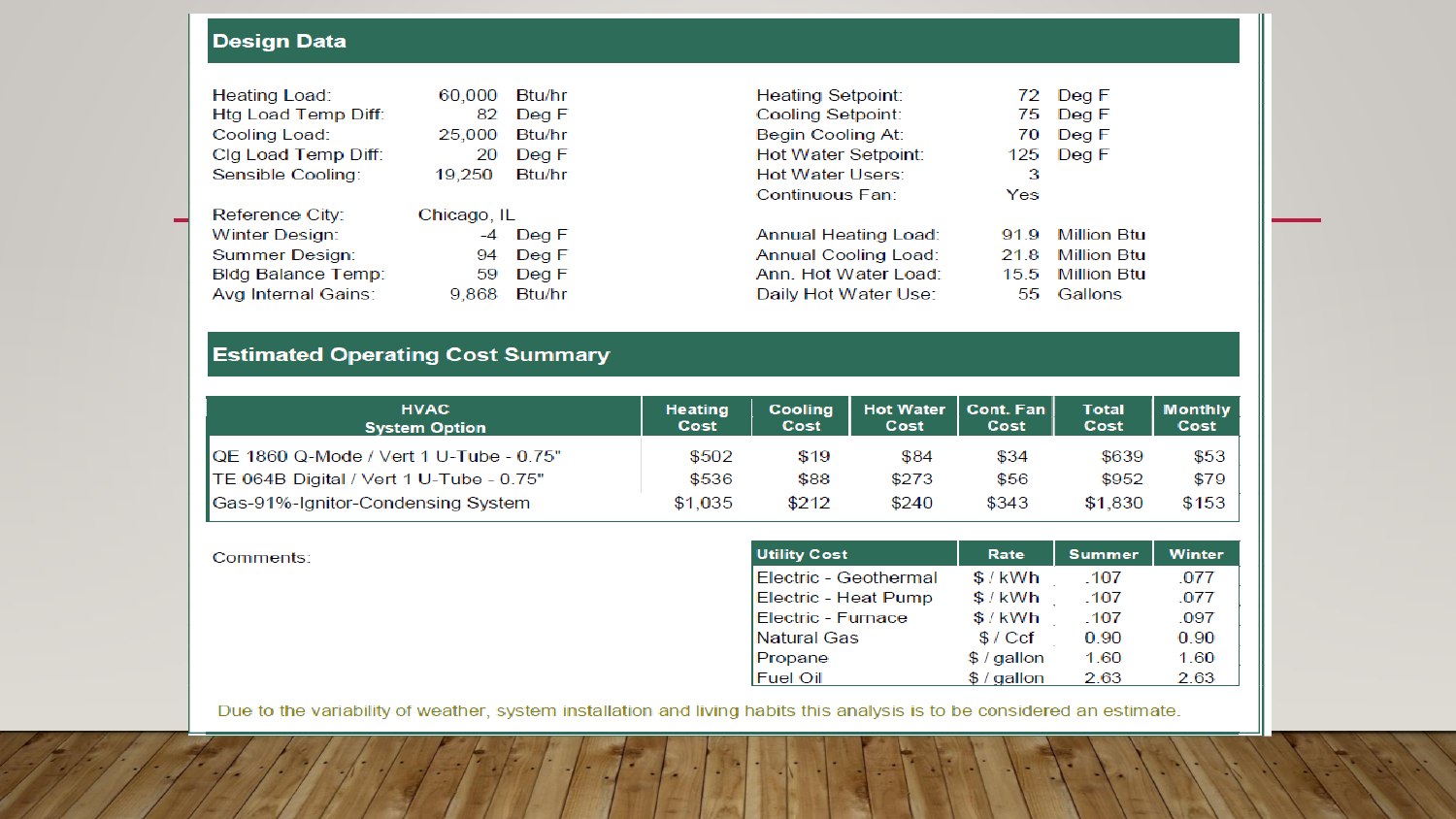#### **Design Data**

| <b>Heating Load:</b>      | 60,000      | Btu/hr | <b>Heating Setpoint:</b>    | 72.  | Deg F       |
|---------------------------|-------------|--------|-----------------------------|------|-------------|
| Htg Load Temp Diff:       | 82          | Deg F  | Cooling Setpoint:           | 75.  | Deg F       |
| Cooling Load:             | 25,000      | Btu/hr | Begin Cooling At:           | 70   | Deg F       |
| Clg Load Temp Diff:       | 20          | Deg F  | Hot Water Setpoint:         | 125  | Deg F       |
| Sensible Cooling:         | 19,250      | Btu/hr | Hot Water Users:            | 3    |             |
|                           |             |        | Continuous Fan:             | Yes  |             |
| Reference City:           | Chicago, IL |        |                             |      |             |
| Winter Design:            | $-4$        | Deg F  | <b>Annual Heating Load:</b> | 91.9 | Million Btu |
| <b>Summer Design:</b>     | 94          | Deg F  | Annual Cooling Load:        | 21.8 | Million Btu |
| <b>Bldg Balance Temp:</b> | 59          | Deg F  | Ann. Hot Water Load:        | 15.5 | Million Btu |
| Avg Internal Gains:       | 9,868       | Btu/hr | Daily Hot Water Use:        | 55   | Gallons     |

#### **Estimated Operating Cost Summary**

| <b>HVAC</b><br><b>System Option</b>           | <b>Heating</b><br>Cost | <b>Cooling</b><br>Cost | Hot Water   Cont. Fan  <br>Cost | Cost  | <b>Total</b><br>Cost | <b>Monthly</b><br>Cost |
|-----------------------------------------------|------------------------|------------------------|---------------------------------|-------|----------------------|------------------------|
| <b>QE 1860 Q-Mode / Vert 1 U-Tube - 0.75"</b> | \$502                  | \$19                   | \$84                            | \$34  | \$639                | \$53                   |
| TE 064B Digital / Vert 1 U-Tube - 0.75"       | \$536                  | \$88                   | \$273                           | \$56  | \$952                | \$79                   |
| 15 SEER - Scroll - R410a System               | \$1,139                | \$224                  | \$412                           | \$307 | \$2,082              | \$173                  |

Comments:

| <b>Utility Cost</b>   | Rate         | <b>Summer</b> | <b>Winter</b> |
|-----------------------|--------------|---------------|---------------|
| Electric - Geothermal | $$/$ kWh     | .107          | .077          |
| Electric - Heat Pump  | $$/$ kWh     | .107          | .077          |
| Electric - Furnace    | $$/$ kWh     | .107          | .097          |
| Natural Gas           | \$ / Ccf     | 0.90          | 0.90          |
| Propane               | $$ /$ gallon | 1.60          | 1.60          |
| <b>Fuel Oil</b>       | \$ / gallon  | 2.63          | 2.63          |

Due to the variability of weather, system installation and living habits this analysis is to be considered an estimate.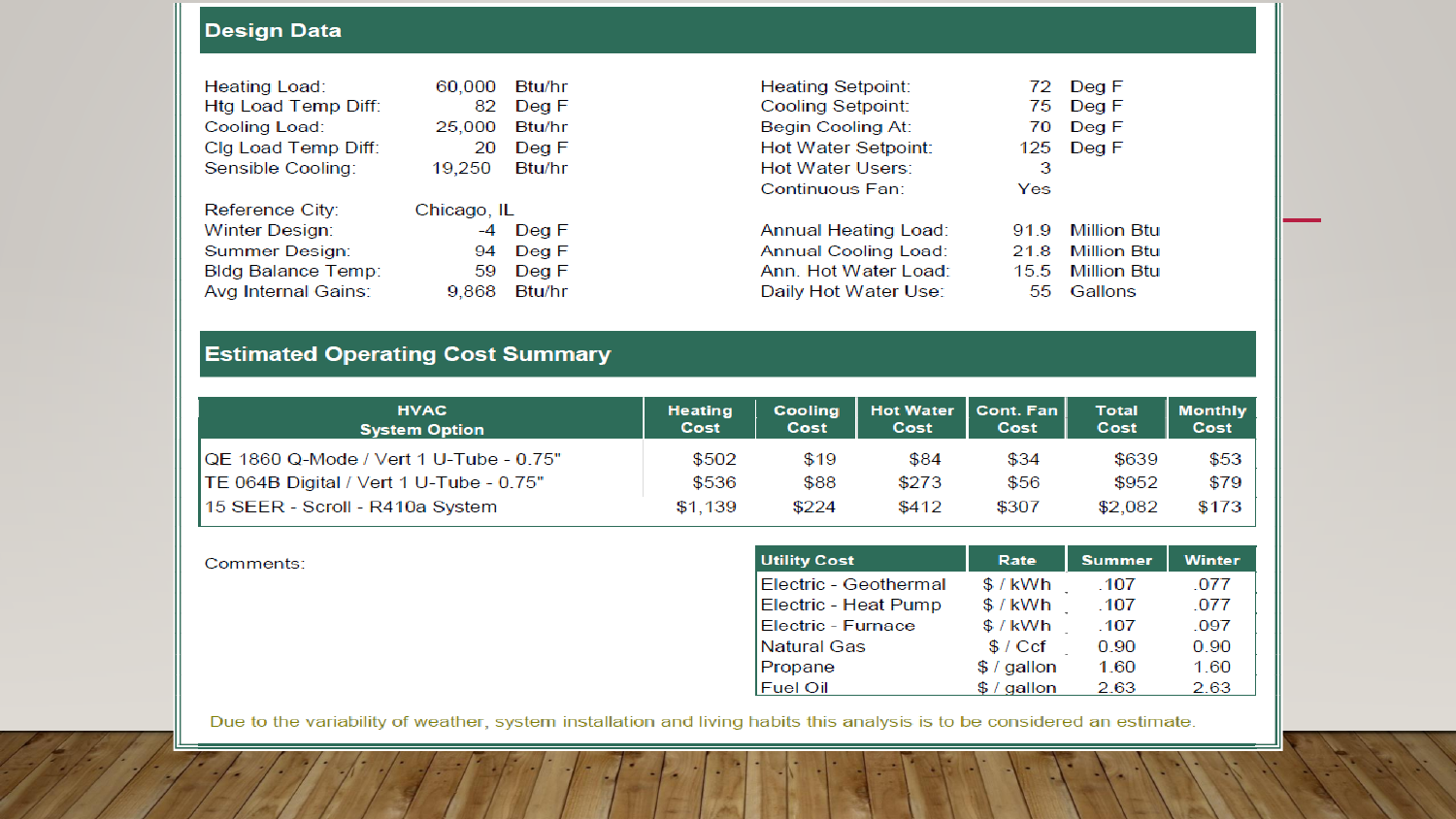# COMMERCIAL GEOTHERMAL EXAMPLE

• And the numbers work for commercial projects also. Here's a remodel of an existing building in Chiago.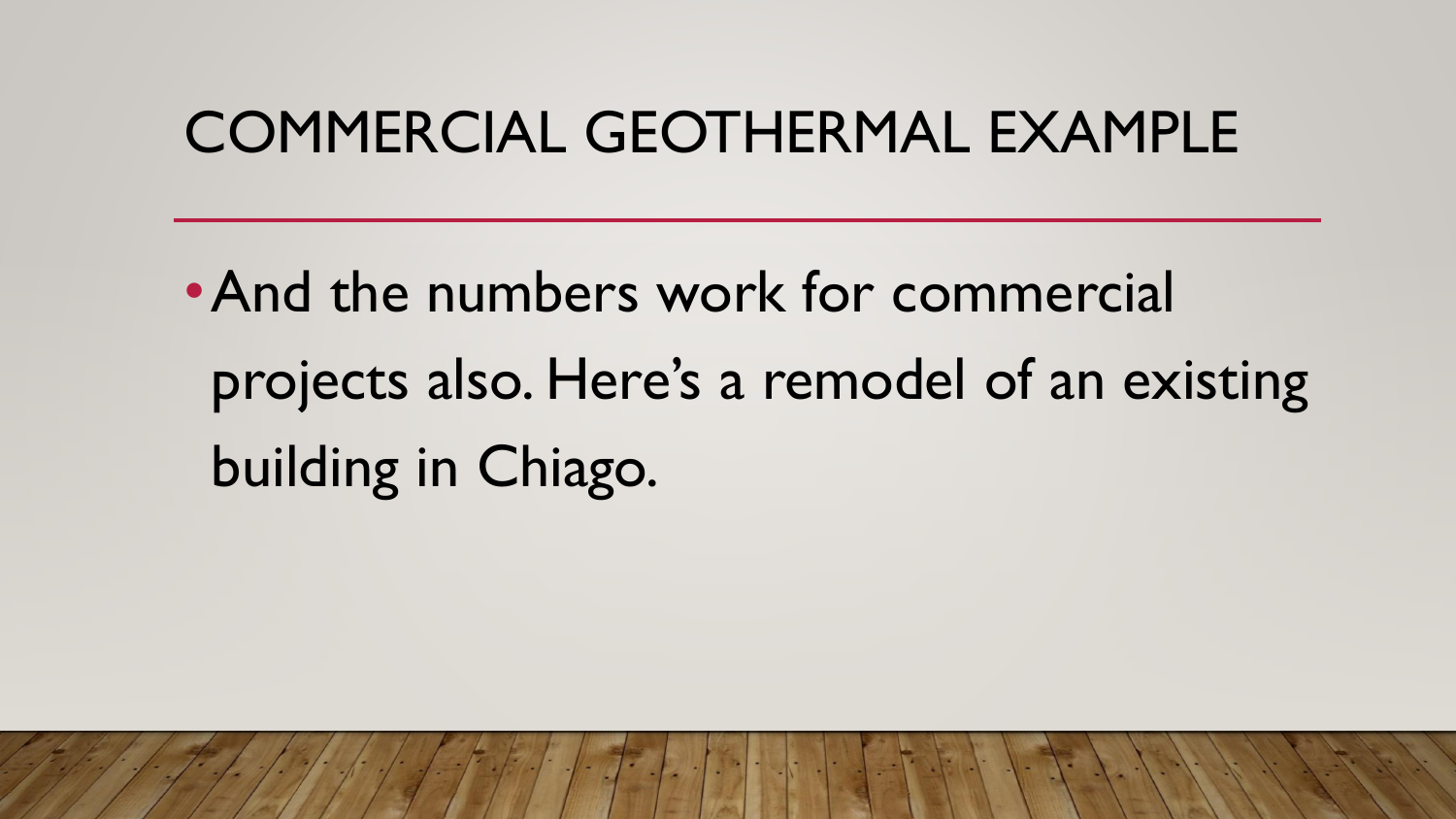#### **Design Data**

| <b>Heating Load:</b>      | 168,400     | Btu/hr | <b>Heating Setpoint:</b>    | 68    | Deg F       |
|---------------------------|-------------|--------|-----------------------------|-------|-------------|
| Htg Load Temp Diff:       | 78          | Deg F  | Cooling Setpoint:           | 75    | Deg F       |
| Cooling Load:             | 166,800     | Btu/hr | Begin Cooling At:           | 70    | Deg F       |
| Clg Load Temp Diff:       | 16          | Deg F  | <b>Hot Water Setpoint:</b>  | 125   | Deg F       |
| Sensible Cooling:         | 128,436     | Btu/hr | Hot Water Users:            | 2     |             |
|                           |             |        | Continuous Fan:             | No.   |             |
|                           |             |        |                             |       |             |
| Reference City:           | Chicago, IL |        |                             |       |             |
| Winter Design:            | $-4$        | Deg F  | <b>Annual Heating Load:</b> | 226.3 | Million Btu |
| Summer Design:            | 94          | Deg F  | <b>Annual Cooling Load:</b> | 104.7 | Million Btu |
| <b>Bldg Balance Temp:</b> | 55          | Deg F  | Ann. Hot Water Load:        | 11.2  | Million Btu |
| Avg Internal Gains:       | 29,109      | Btu/hr | Daily Hot Water Use:        | 40    | Gallons     |

#### **Estimated Operating Cost Summary**

| <b>HVAC</b><br><b>System Option</b>     | <b>Heating</b><br>Cost | <b>Cooling</b><br>Cost | Hot Water   Cont. Fan  <br>Cost | Cost | <b>Total</b><br>Cost | <b>Monthly</b><br>Cost |
|-----------------------------------------|------------------------|------------------------|---------------------------------|------|----------------------|------------------------|
| VE Var Spd Tons / Vert 1 U-Tube - 1.25" | \$1,240                | \$226                  | \$303                           | \$0  | \$1,768              | \$147                  |
| 15 SEER - Scroll - R410a System         | \$2,855                | \$994                  | \$303                           | \$0  | \$4,151              | \$346                  |
| Gas-91%-Ignitor-Condensing System       | \$2,451                | \$1,132                | \$165                           | \$0  | \$3,748              | $$312$                 |

Comments:

| <b>Utility Cost</b>   | Rate         | <b>Summer</b> | <b>Winter</b> |
|-----------------------|--------------|---------------|---------------|
| Electric - Geothermal | $$/$ kWh     | .100          | .080          |
| Electric - Heat Pump  | $$/$ kWh     | .100          | .080          |
| Electric - Furnace    | $$/$ kWh     | -100          | -080          |
| Natural Gas           | \$ / Ccf     | 0.85          | 0.85          |
| Propane               | $$ /$ gallon | 1.60          | 1.60          |
| <b>Fuel Oil</b>       | $$ /$ gallon | 2.00          | 2.00          |

#### GED.ged

Due to the variability of weather, system installation and living habits this analysis is to be considered an estimate.